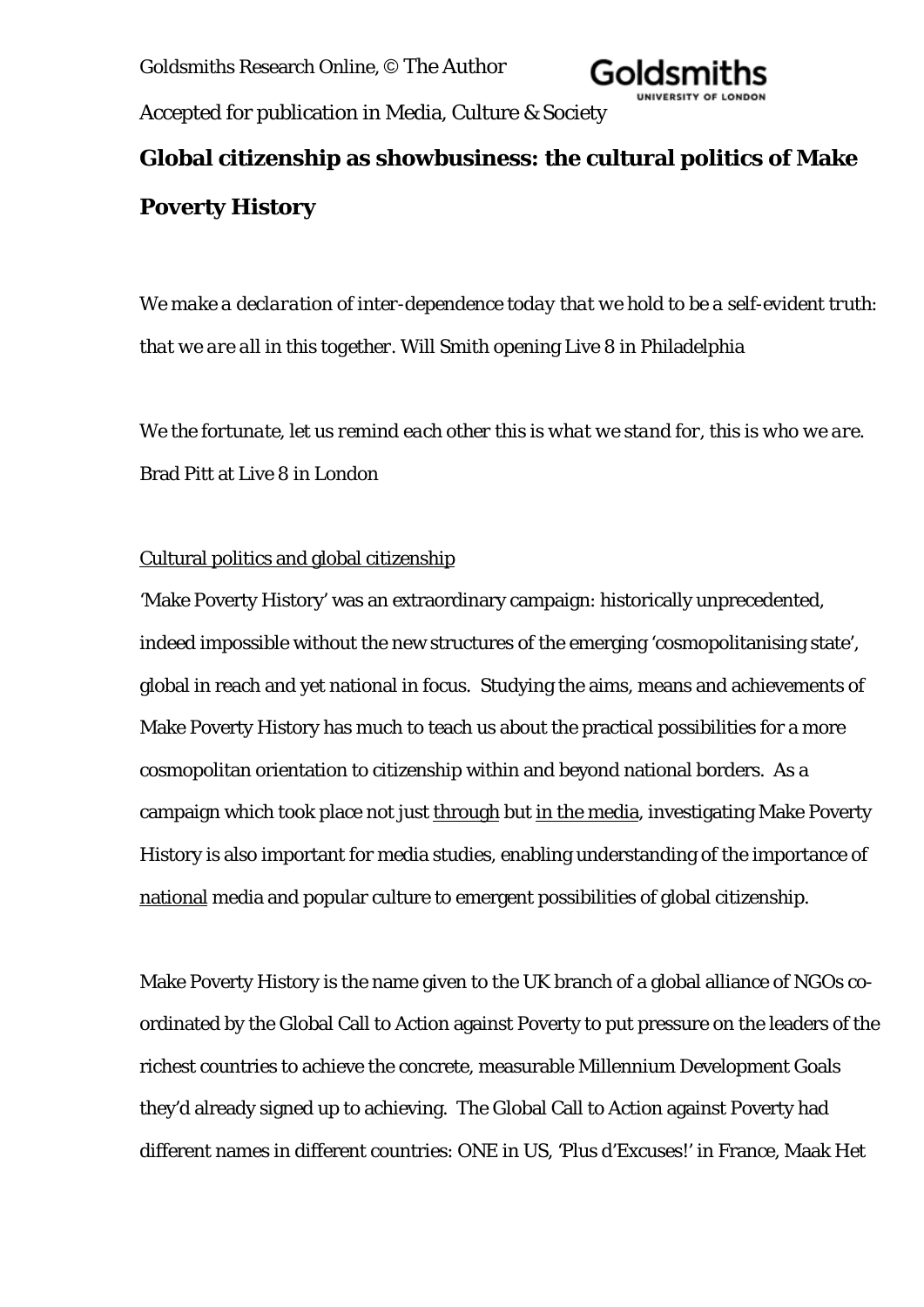Waar in the Netherlands and so on. Although, as we shall see, Make Poverty History was very carefully managed as a media campaign, it was also genuinely grassroots insofar as it was led by a coalition of over 500 NGOs which receive their funding from donations and membership. They ranged from the large, international NGOs like Oxfam and Save the Children to smaller, often more radical organisations, like World Development Movement and Womankind.

In a very well-known article, Craig Calhoun has criticised theorists of cosmopolitanism for conceiving of it in elitist, over-rationalist and individualist terms, and for neglecting the social and cultural bases of solidarity (Calhoun 2003). Bryan Turner has made a similar argument with respect to the weakening of citizenship as a result of globalisation, arguing that, as membership criteria become more diffuse and the benefits of citizenship are eroded, individualist cosmopolitan virtues become dominant, at least among elites and those who aspire to be part of them (Turner 2000, 2002). The campaign to 'Make Poverty History' is interesting in this respect as an attempt at 'actually existing', popular cosmopolitan solidarity across borders. It aimed to transform national citizens into global citizens by creating obligations towards people suffering outside the nation. In order to do so, Make Poverty History performatively created public space within national media for the formation of consensus to extend citizenship beyond national borders (see Dayan 2001 on performative publics). Citizenship is understood here in sociological terms: it is a set of legal and political rights and responsibilities and also an inter-subjectively recognised status (Marshall 1992). As an inter-subjectively recognised status, citizenship is reflexive, containing the logical and practical possibility of reaching beyond itself, beyond existing schedules of rights and responsibilities to create new relationships between individuals and groups. It is in this respect that culture, and especially popular culture, is essential to the creation, maintenance and extension of meanings of citizenship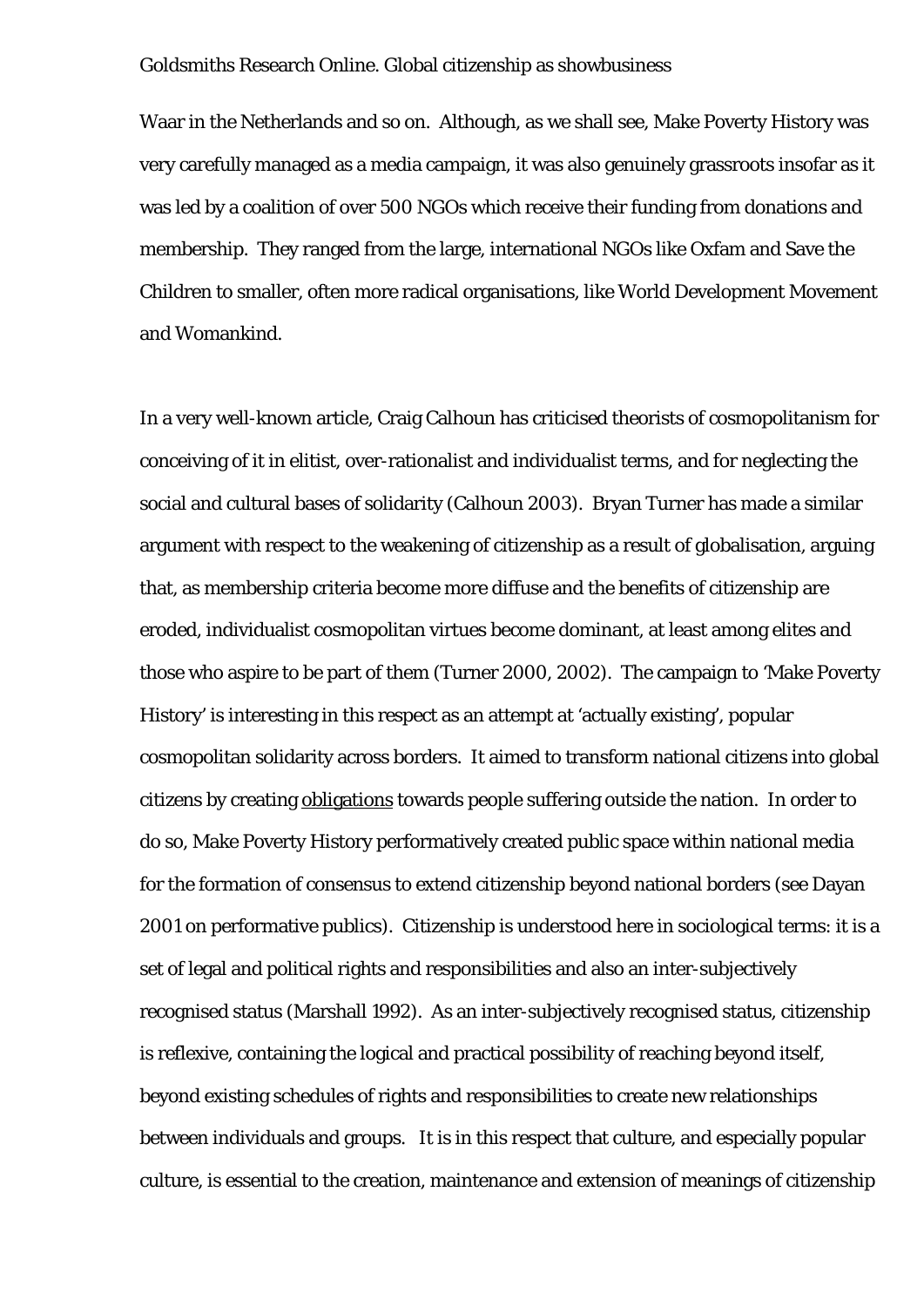(see Couldry 2006 for a similar understanding of the relationship between citizenship and culture). In this sense cultural politics provide the conditions of citizenship, of its weakening and displacement on the one hand, or of its recreation, its transformation beyond the usual boundaries of the nation, on the other. It is in culture, as much as in law and structures of global governance, that global citizenship must be created if it is to become a reality rather than a normative ideal.

The aims of the Global Call to Action against Poverty are complex and far-reaching, involving all the Millennium Development Goals (including achieving democratic governance, ending discrimination against women, establishing liberal human rights etc). But the global strategy ('think globally, act locally') meant that each national campaign took up the themes most relevant to its own government. The campaign aimed to be especially prominent in 2005 in all the countries involved because the UN was due to review the Millennium Development Goals that year. Its main focus was the G8 summit in July – as the most powerful forum of global economic governance; followed by the UN summit on Millennium Development Goals in September; and the WTO forum in December. In 2005 the UK was the host of the G8 summit, held in Edinburgh, and Make Poverty History focussed on putting pressure on the government to achieve three clear and simple economic goals: aid – increase it to come close to the 0.7% of GDP target promised in the 1970s; debt - cancelling 100% of debt to multilateral institutions for those countries eligible under the Heavily Indebted Poor Country rules, widening of the criteria of eligibility for debt cancellation, and setting up fair and transparent processes for cancelling or repaying other debt; trade justice – enabling developing countries to take control of their national economies by ending subsidies on Northern agricultural goods, tariffs on importing manufactured goods from the South and the dumping of surpluses in the South. The slogan of the campaign was 'justice not charity': the demands were for the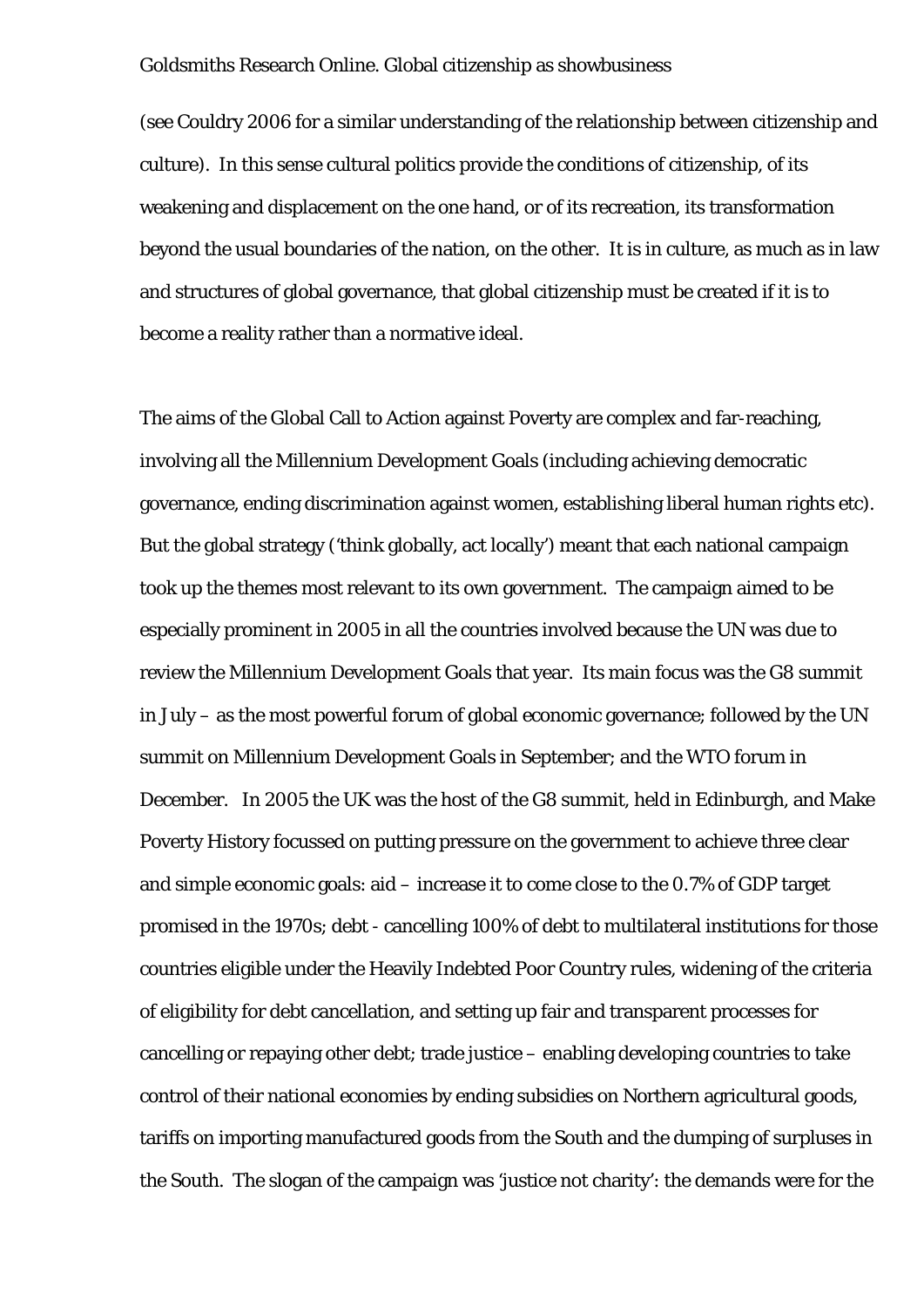restructuring of international institutions and socio-economic relations, not for Northerners as individuals to give money directly to those suffering the effects of injustice.

Global Call to Action against Poverty aimed, then, to work with the structures of global governance rather than to destroy them. It is an anti-poverty campaign, not anticapitalist or anti-globalisation (and it was criticised by radical groups as such). Indeed, Make Poverty History presupposed that structures of capitalist global governance made the goal of ending poverty possible for the first time, and this was one of the platforms of the campaign. Most important of the conditions that made it possible is what we can call the 'cosmopolitanising state'. As an ideal-type, the 'cosmopolitanising state' can be defined by two principal features that distinguish it from the classic sovereign state: i) state sovereignty is shared in international institutions of co-operative global governance and in accordance with international treaties, agreements and norms (Held 1995, 2002);

ii) state legitimacy depends upon the extent to which policy actors acting on behalf of states conform to international agreements and norms (Crawford and Marks in Archibugi et al. 1998; Beetham 1999).

Ending poverty is possible now, therefore, not just because of scientific technology – medical, agricultural, industrial; but also because of new political technologies. The cosmopolitanising state consists of bureaucratic officials, regulators, judges and elected politicians networked with their counterparts from other states across borders to draw up, reach agreement on, regulate and police international norms, largely through 'soft power' but borrowing the traditional monopoly over violence of modern states if necessary and where it is possible to do so (see Slaughter 2004). As such, networks of the cosmopolitanising state 'stretch' traditional modern state institutions in space, offering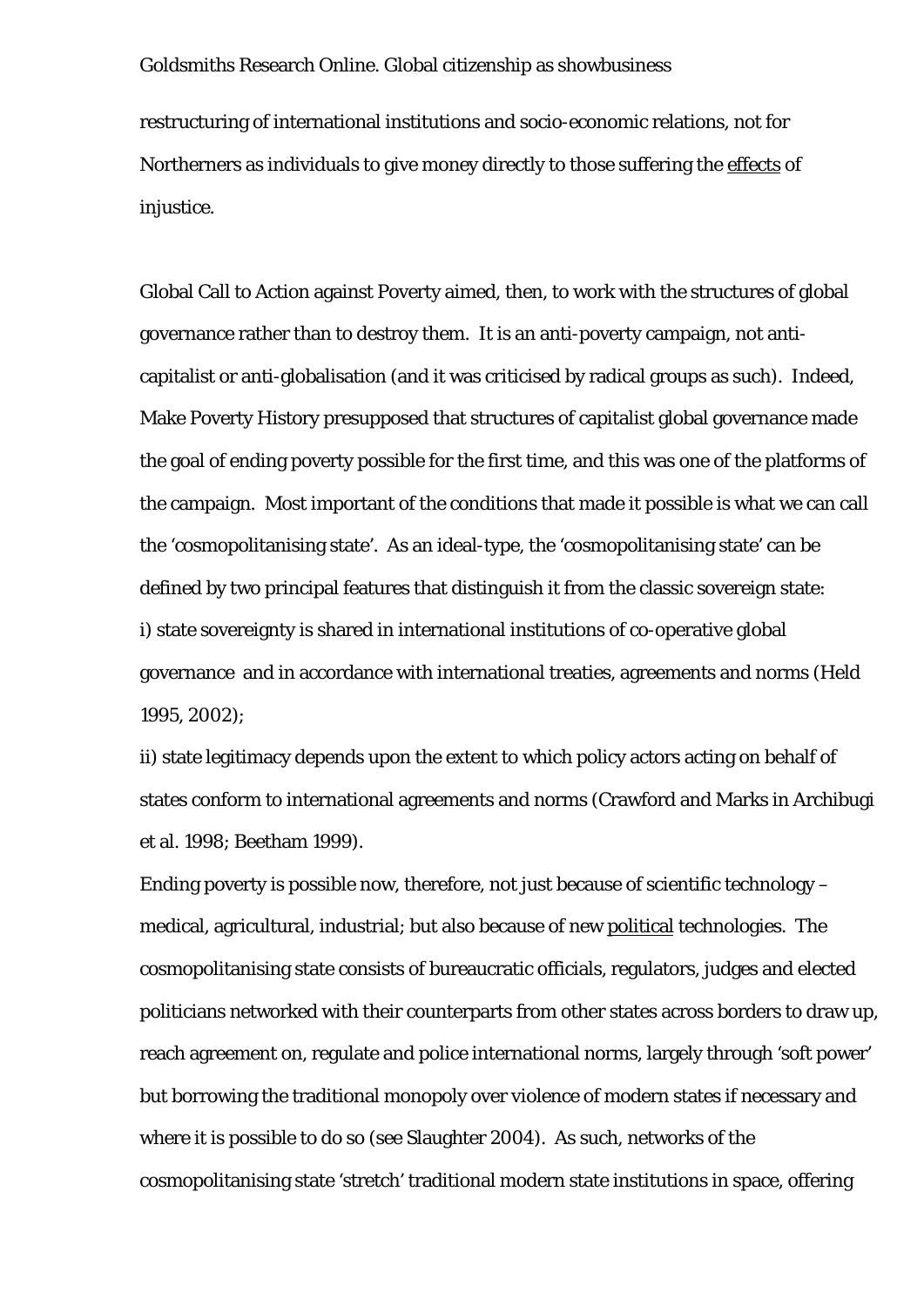the potential for moving the concerns of global politics away from traditional struggles over sovereignty, readiness for war, and wealth-producing territory towards issues of mutual concern: peace, the world economy, environmental sustainability, human rights.

The cosmopolitanising state was crucial as a condition of the Global Call to Action against Poverty, and practical understanding of the potential of these new conditions was the primary strength of the campaign. It aimed to put pressure from below (to meet pressure from above – from the United Nations) on states to make them live up to the ideals of the cosmopolitanising state, to put pressure on politicians, especially those leaders of G8 nations, often described as 'world leaders', to transcend national interests and to create policy in the name of a global demos that only has representation through the states system; to represent those who are not represented in international institutions through the procedures of internationally powerful national states. As one branch of that campaign, Make Poverty History similarly aimed to make good on the promise of the cosmopolitanising state. As such it attempted to make national citizens into global citizens. The citizens of the UK were to come to understand that 'their' state would be illegitimate insofar as the elected government acted only to realise national interests because UK citizens, acting through 'their' state have obligations towards non-nationals outside that state's territorial boundaries. The campaign could only possibly succeed, however, by using the legitimate democratic procedures of the national state – in order to transcend it. There is a real paradox at work in Make Poverty History, then – real because it is not just a paradox in thought, but in practices themselves: citizens using the structures and democratic procedures of their (cosmopolitanising) state must feel and act as global citizens.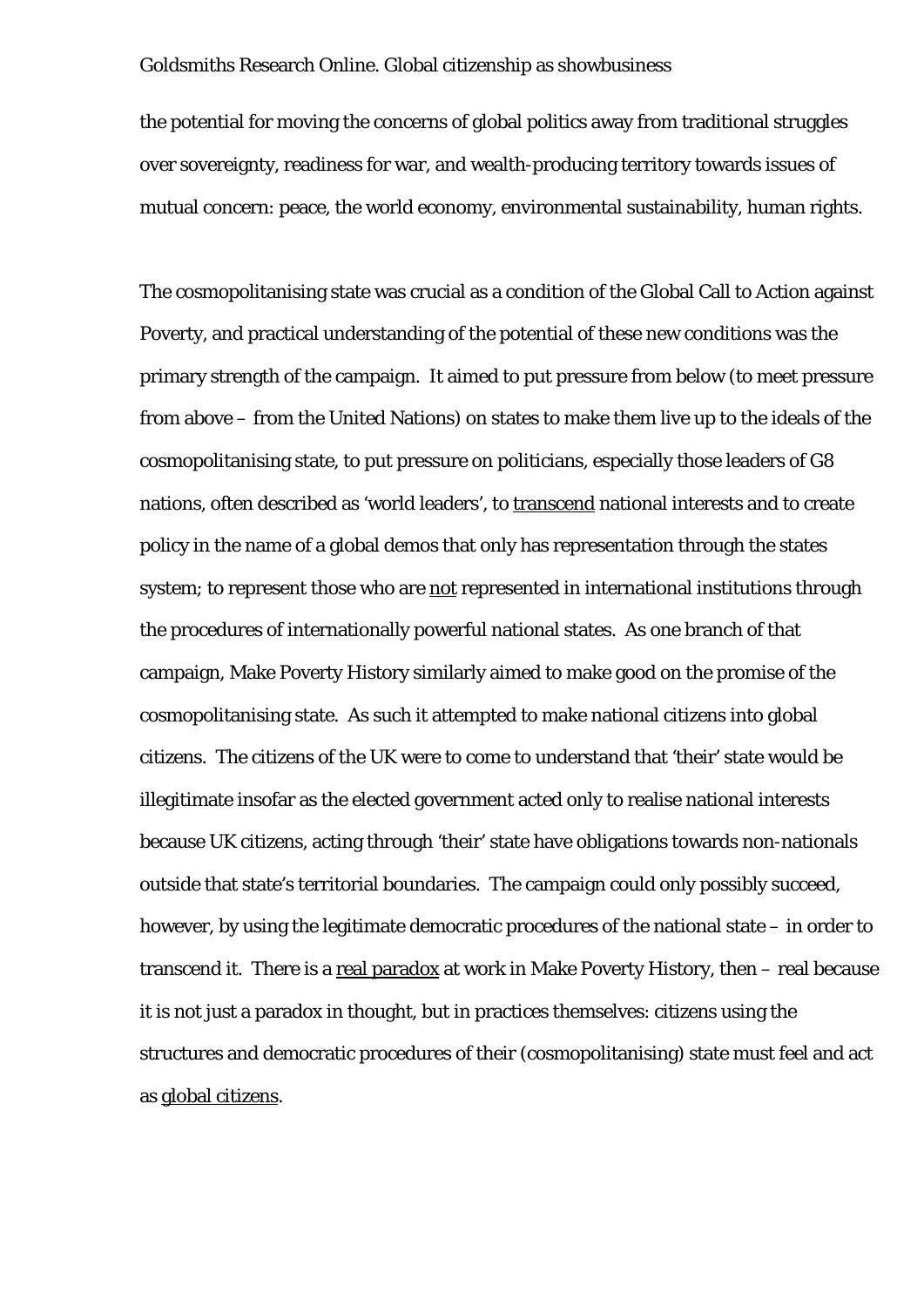How was pressure on the cosmopolitanising state created? In many ways it was created by conventional means: writing letters, petitions, demonstrations – albeit supplemented by texting and emailing. In these terms the campaign was very successful: large numbers of people turned out to hear Nelson Mandela speak in Trafalgar Square in February 2005; there was a huge international demonstration at the G8 in Edinburgh in July; 750,000 'votes for Trade Justice' were delivered to Tony Blair at 10 Downing Street in December and so on. Conventional campaigning tools are necessarily mediated; there is no possible political campaigning without media (even if we only think of fliers and posters, but today campaigns also involve the internet, mobile phones and so on (Scott and Street 2001)). However, this campaign was not just mediated in the sense that organisations were forced to use media in order to try to reach people who can make a difference (who'll write letters, get out into the streets, vote and so on). It was a campaign that not only took place through the media; to a large extent, especially in the UK, it took place in the media.

Make Poverty History was practically a year long media event in 2005. It began on January 1st on the BBC when a very popular prime time sitcom 'The Vicar of Dibley' introduced the campaign to a mass audience (the main character implored her parishioners to support MPH while footage was shown of two children in Africa comforting each other after their mother had died of AIDs), and this was soon followed by a march of 600 women clergy on 10, Downing St on January 13th. All through 2005 the BBC ran programmes about Africa – largely documentaries, including one narrated by Bob Geldof, but they also turned popular drama series over to writers to develop the focus (eg 'Holby City' was set in Ghana) during Africa TV week. Most highly publicised was a one-off drama, 'The Girl in the Café' by Richard Curtis (writer and director of '4 Weddings and a Funeral', 'Notting Hill' and other box office hits), which was unashamed agitprop for Make Poverty History, a romantic comedy set at the G8, which ended with a cliff-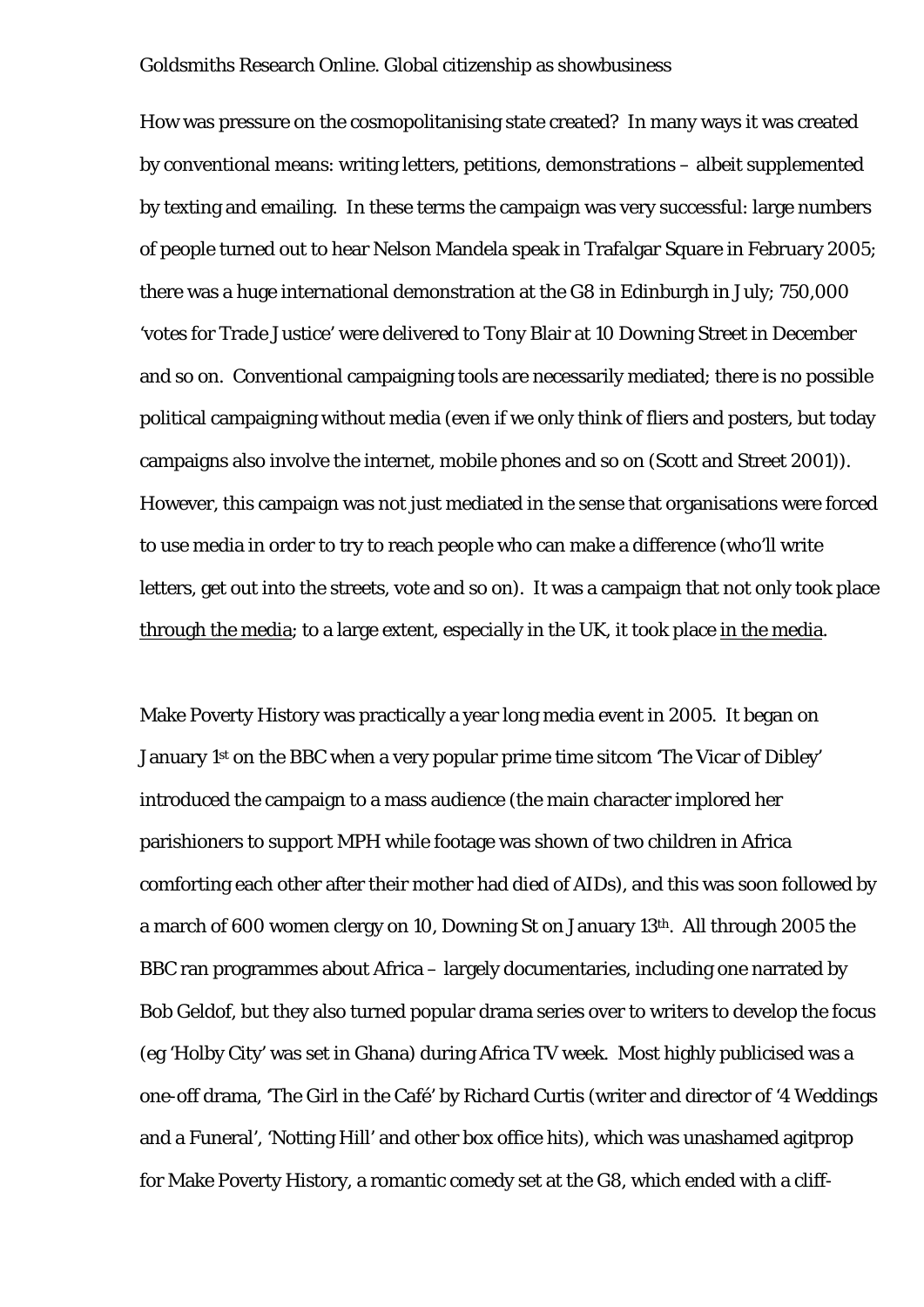hanger: will the politicians do the right thing? Every single newspaper in Britain found a way to join the campaign: The Guardian and The Mirror were part of it from the beginning, but by the peak of the media excitement, even the Conservative press had joined in (with the exception of The Daily Mail, though even they relented occasionally), proposing how we could live and buy more ethically as well as covering stories, interviews and publishing op-eds on the campaign. In July media excitement over the campaign peaked with Live8 – concerts in 10 venues in 9 different countries, broadcast on TV, radio and through the internet all around the world and watched, according to the organisers, by 3 billion people. The media was saturated with celebrity stories and viewpoints during the build up to Live8, but it is important to bear in mind that, even before this, the campaign had a very high media profile. It was celebrity-led from the very beginning of 2005, but it had been strongly represented in the media before the sensation of Live8.

In practical terms, how did the campaign differ from others? 'Cultural politics' is crucial to all social movement campaigns: changing ideas, usually by re-naming them, to bring 'ordinary' people outside the core members of the movement to see things from a different perspective are what social movements do most effectively when they are successful (Nash 2000). Cultural politics was necessary, for example, to make sense of the slogan 'justice not charity', so that people should understand 'hunger' as a systemic problem of human making, rather than an incidental consequence of natural causes, and as preventable by structural changes rather than just bad luck. However, there is a way in which cultural politics was far more prominent in Make Poverty History than in the average contemporary social movement campaign because it could only possibly be successful if there was a complete reorientation of national 'politics as usual'. There needed to be a realisation of global solidarity to displace or transform the usual national orientation of politics. As Nancy Fraser has argued, throughout modernity the national frame of the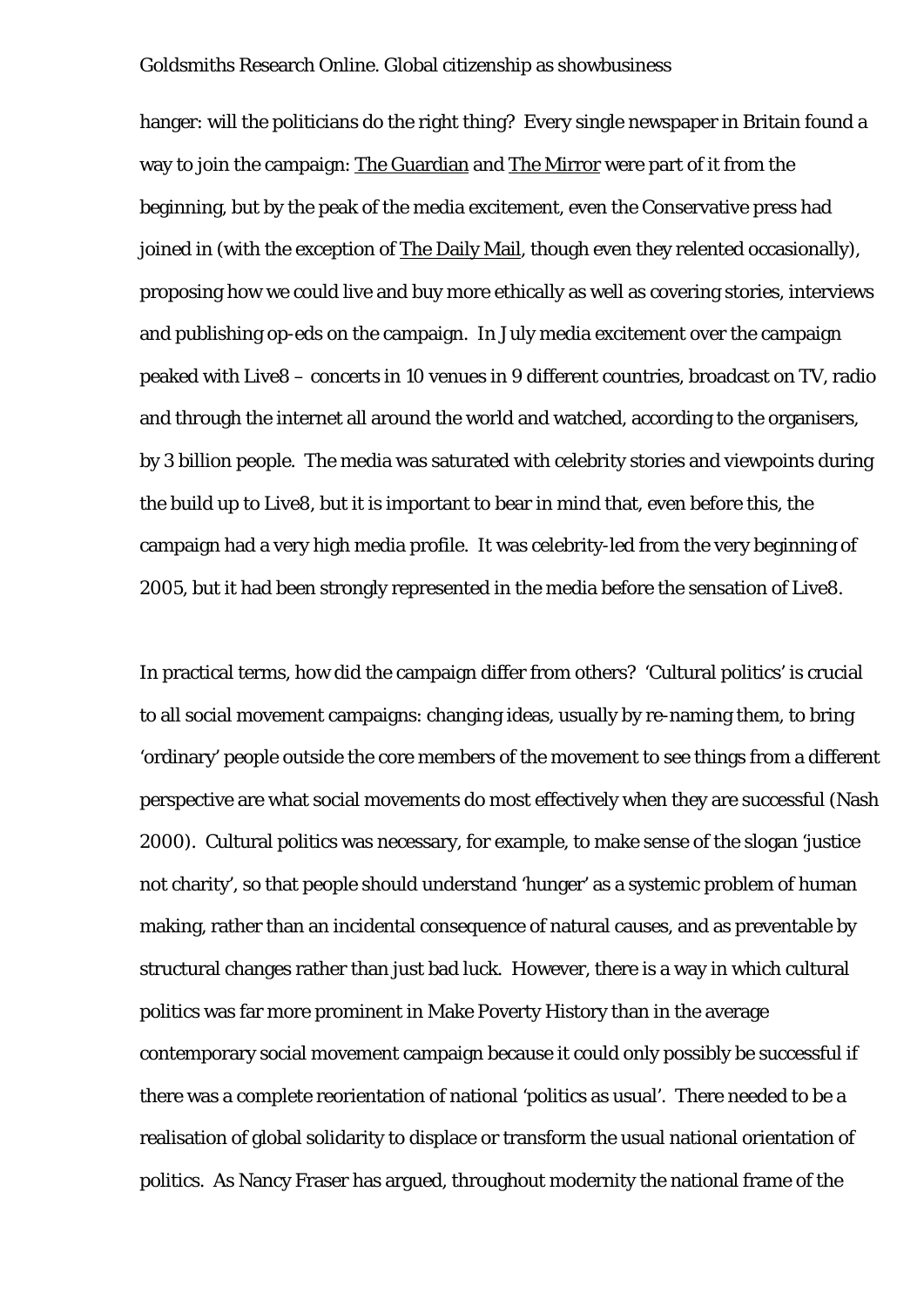Westphalian-Keynsian system of justice has tied procedures and community together in such a way that questions of 'who' and 'how' have not been raised (Fraser 2005). This has surely been the case in the North, though the situation has been different elsewhere at different times. Whether it has been a matter of modern struggles over redistribution or for recognition, they have almost invariably, if often implicitly, addressed the national state in the name of the nation as the political community to whom and for whom justice is relevant (with the partial exception of the environmental movement). With globalisation, this national frame is disrupted, and the cosmopolitanising state is partly a development to deal with the 'externalities' produced (environmental damage is the classic example), and partly also driving globalisation through new forms of regulation. The real task of Make Poverty History was, therefore, to create a new imagined political community to put pressure on the cosmopolitanising state out of national civil society. It was not just a matter of getting people to change their perspectives in order to agree with the particular proposals of the campaign and then to take action within the 'normal' frame of national politics: to write to their MP, to demonstrate, to sign a petition. It was rather a matter of transforming the dominant frame of 'national interest' to conceive of justice more broadly, as concerning those with whom national citizens are connected outside the nation. To be successful, the campaign had to enable people to understand themselves as part of a global political community, intimately connected with the lives of people far away, with whom they might otherwise feel they have nothing in common, through a world economic system in which they find themselves not only the super-privileged rich in relation to others but also, as the citizens of powerful states, in a powerful position to alter the life-chances of their fellow human beings around the world. Only if national citizens come to understand global citizens as able and obliged to hold politicians to account for injustices systematically perpetrated on people in developing countries to further their own 'national interests' would politicians act to alter 'politics as usual'. Indeed, only then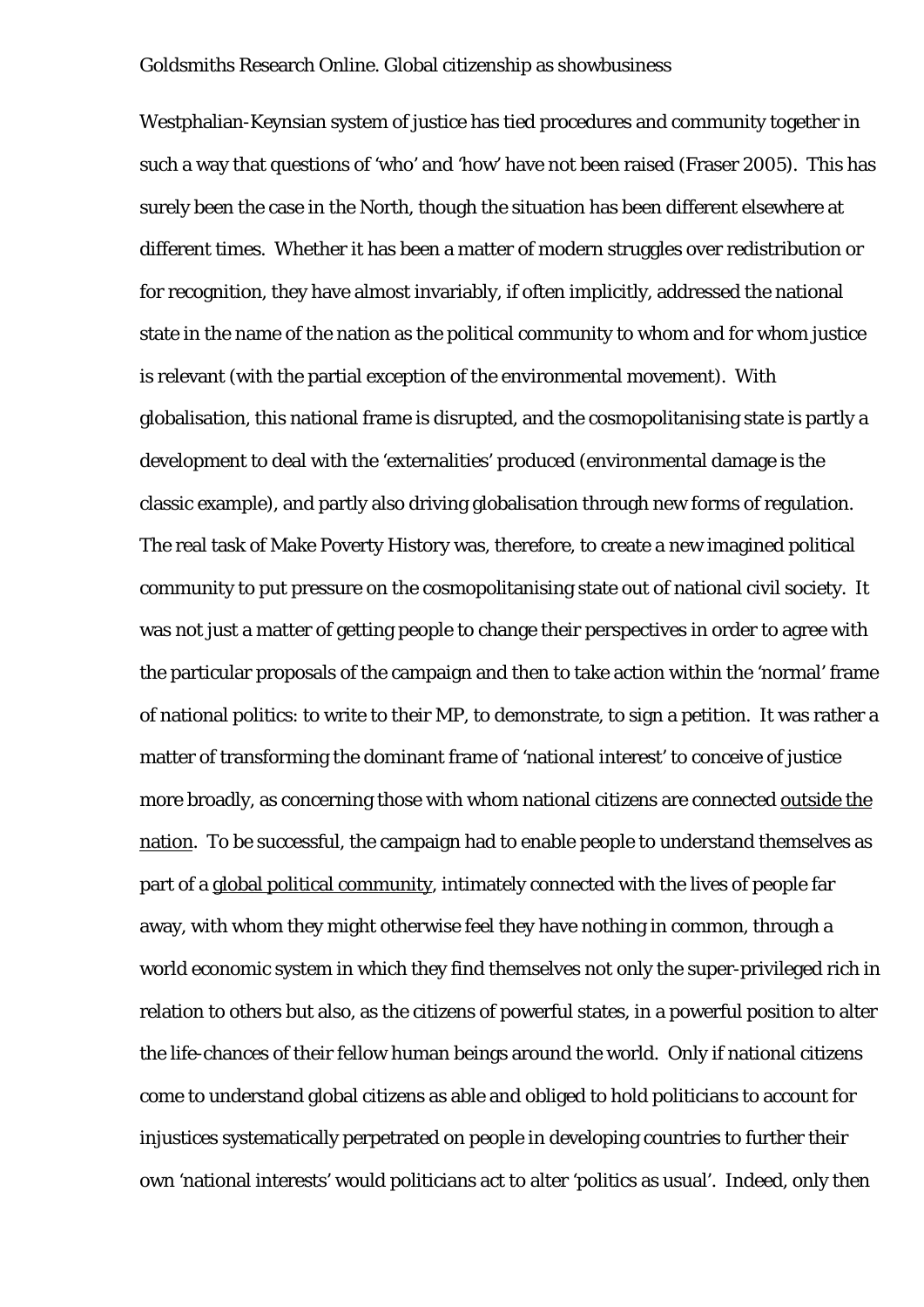would politicians sympathetic to the cause have a mandate to so act, or be likely to be bold enough to take the necessary measures – given their official positions as the elected representatives of the national citizenry.

How could such a change in perspective be achieved for the vast majority of the population except through popular media? It was vital that the popular media had to be engaged, not just because campaigns are necessarily mediated and this one required such a radical change of perspective amongst the greater majority of the electorate, but also because the media in general is not a neutral forum in which ideas of 'national interest' and global social relations are to be worked out. On the contrary, from newspapers to national public broadcasting systems the media itself constructs and consolidates the national framing of politics (Billig 1995; Anderson 1983). From banal nationalism to the outright jingoism of the tabloid newspapers, the media itself is closely – perhaps inextricably? – tied to the imagining of the national political community.

# Showbusiness, not business as usual

As a campaign for 'justice not charity', it was essential, therefore, that Make Poverty History should be popular, if not populist. One of the most interesting things about the campaign in this respect was its emotional tone – the cultural politics of emotions it engaged and elicited as appropriate from prospective adherents. Two overwhelming features of the campaign stand out in this respect.

Firstly, the campaign was created as showbusiness. This was most explicit and most evident in the use of celebrities, of course, but the whole media campaign was constructed as dramatic, intended to elicit strong emotions and to create emotional involvement. As Bono put it in an interview with The Guardian: 'This is showbusiness; we're creating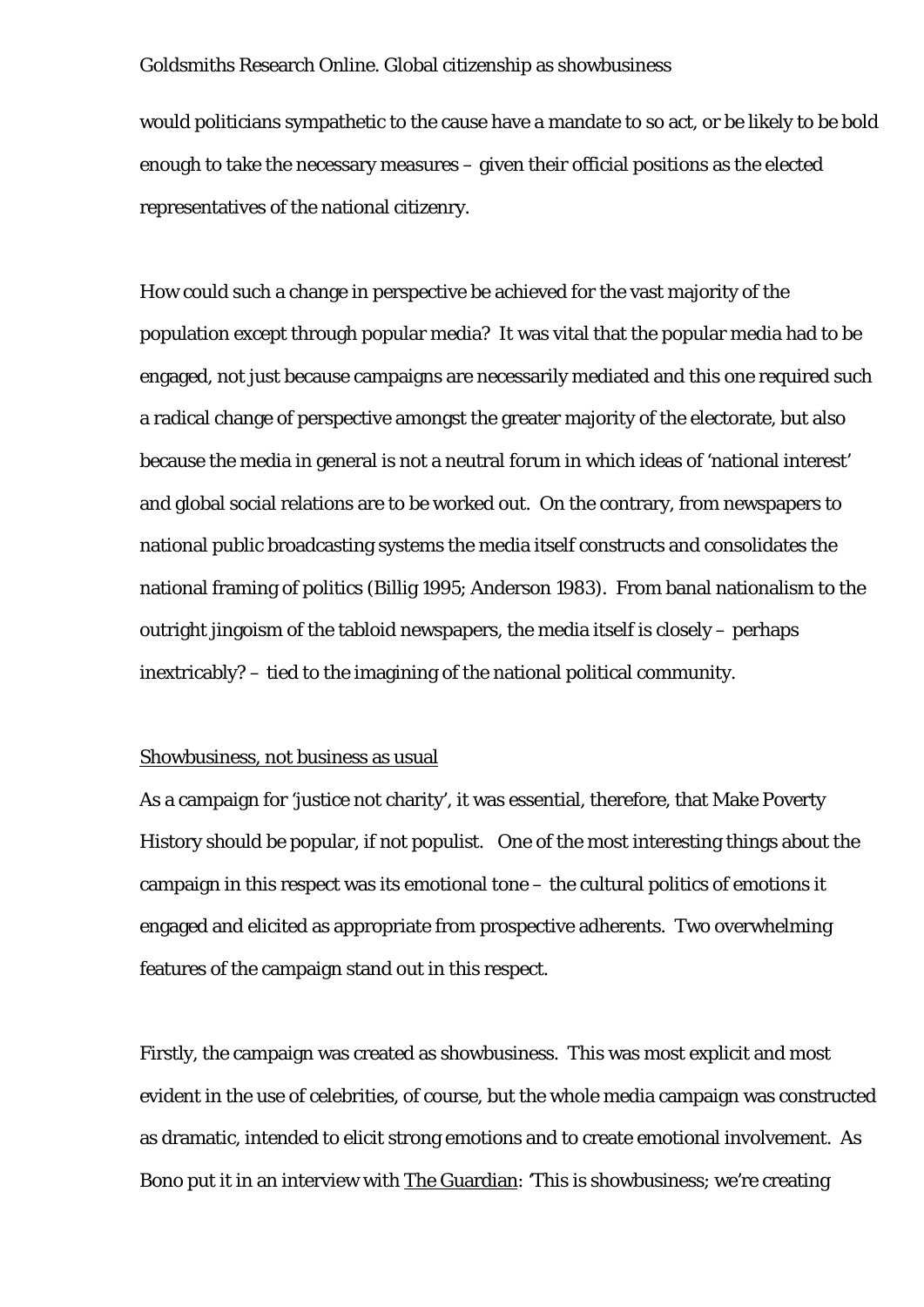drama… Years ago we were very conscious that in order to prevail on Africa, we would have to get better at dramatising the situation so that we could make Africa less of a burden, more of an adventure' (16/6/05).

The campaign was quite simply made for the media (1). There are many examples of how drama was achieved. One was the 'click' ad, in which a number of celebrities clicked their fingers regularly, each click representing another child's death from preventable causes. It was banned by Ofcom in September 2005 as too political. It was a very powerful ad – creating a strong sense of time and dramatic suspense. The regular clicks suggested time passing without action to prevent another death… and another death… and another death… They also create a sense of simultaneity in time: that death happened right now, while I'm here watching, another child has died… and another… and another… Another example of the creation of a sense of drama was frequent use of the expression 'We'll be watching you' (from a song by The Police, originally 'I'll be watching you'). This phrase, used frequently by Geldof, Bono, and others and widely reported in the media, both involved 'us' – the watchers – and created suspense: what will we see? What will happen? Perhaps most effective at creating suspense and a sense of personal involvement, however, was the continual emphasis of the campaign on you as the one who can make a difference, as a member of a generation that is unique in history. You are among the generation that can rescue these people from their plight. There was a continual and extraordinarily un-ironic re-stating that you can change the world. This sentence from The Mirror, entreating people to buy a white wrist band, symbol of the campaign, well exemplifies the theme: 'Join the celebrities by wearing a white band and help end poverty for ever… By wearing a white band, you can be part of the biggest anti-poverty drive, joining forces with 150 million people in 60 countries…' (2/2/05) Again, from The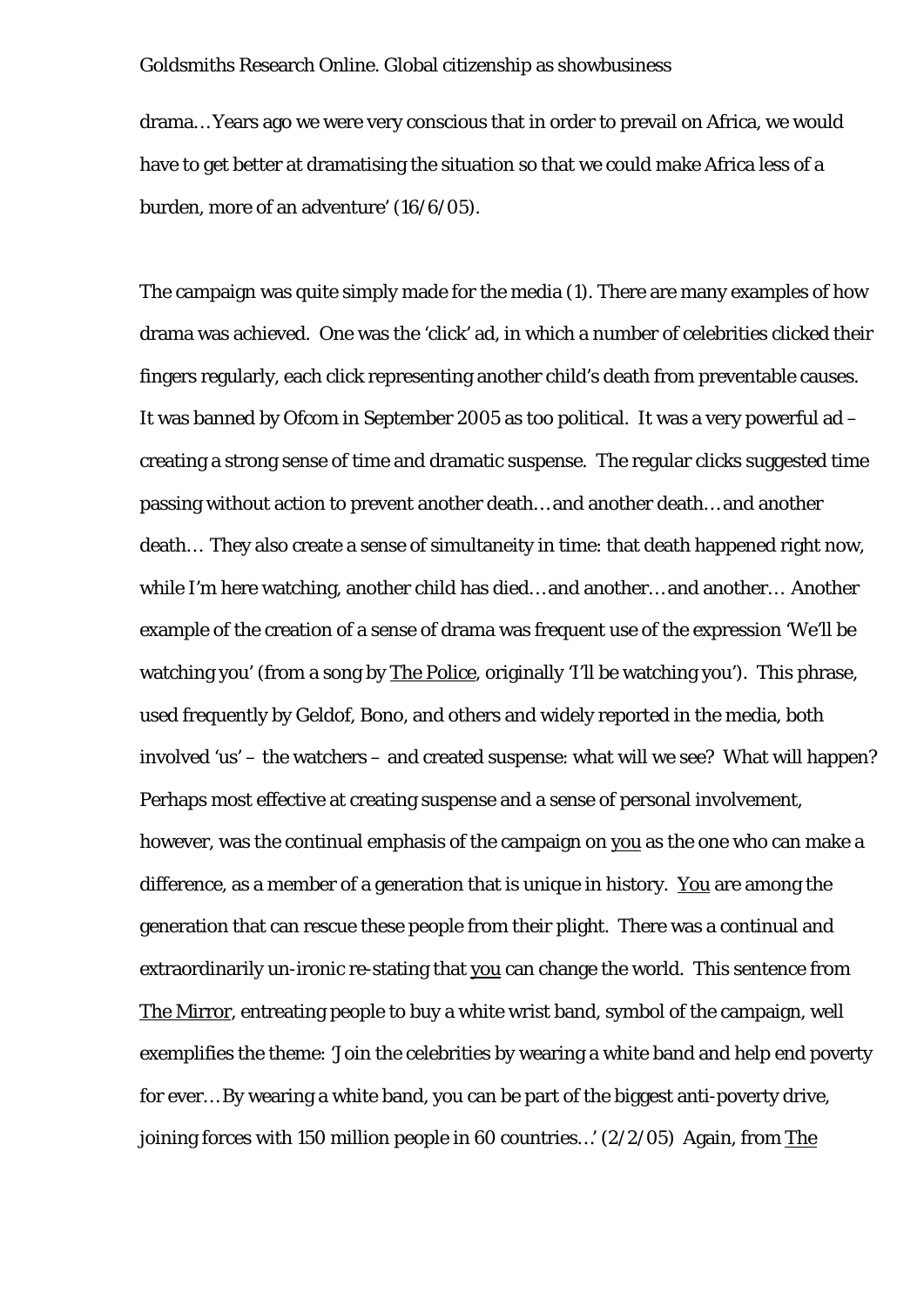Guardian, 'In the next 50 days, you can change the world for good.' (15/5/05)And, from the Make Poverty History website, 'you can be part of it' (31/5/05).

Secondly, there was a very explicit strategy to elicit pride and joy, feelings of empowerment, rather than shame and guilt. The appropriate feeling solicited was righteous anger; you are part of the solution, not part of the problem. As Stan Cohen's work has shown, eliciting shame and guilt is often counterproductive: horrific and disturbing accounts produce denial; we'd rather 'not know what we know' (Cohen 1995, 2001). Nor in the case of this campaign was 'compassion for distant suffering' to the fore as it has been in others; it was an important sub-theme, but the heroic rescue narrative was much more prominent (Stevenson 1999, Tester 2001). The strategy of Make Poverty History was much closer to that detailed by Luc Boltanski in his important book, *Distant Suffering*: the denunciation of systemic injustice, for which the appropriate emotion is indignation and the desire to bring about change (Boltanski 1999). Nelson Mandela's speech in Trafalgar Sq on February 3rd, the very words of which were continually repeated, by activists and politicians, is a perfect expression of both these themes, as in the following quote: 'Sometimes it falls upon a generation to be great. You can be that great generation. Let your greatness blossom… Make Poverty History in 2005. Make History in 2005. Then we can all stand with our heads high' (ww.makepovertyhistory.org/docs/mandelaspeech.doc).

Make Poverty History linked these emotions to a set of ideas that we might call 'globalism', explicitly set against the taken-for-granted national framework within which politics is normally conducted. Globalism is forward looking and inclusive, selfconsciously advocating 'humanity' as a universal identity. As exclusive totalities, identities need a constitutive outside, an Other, for their construction. The explicit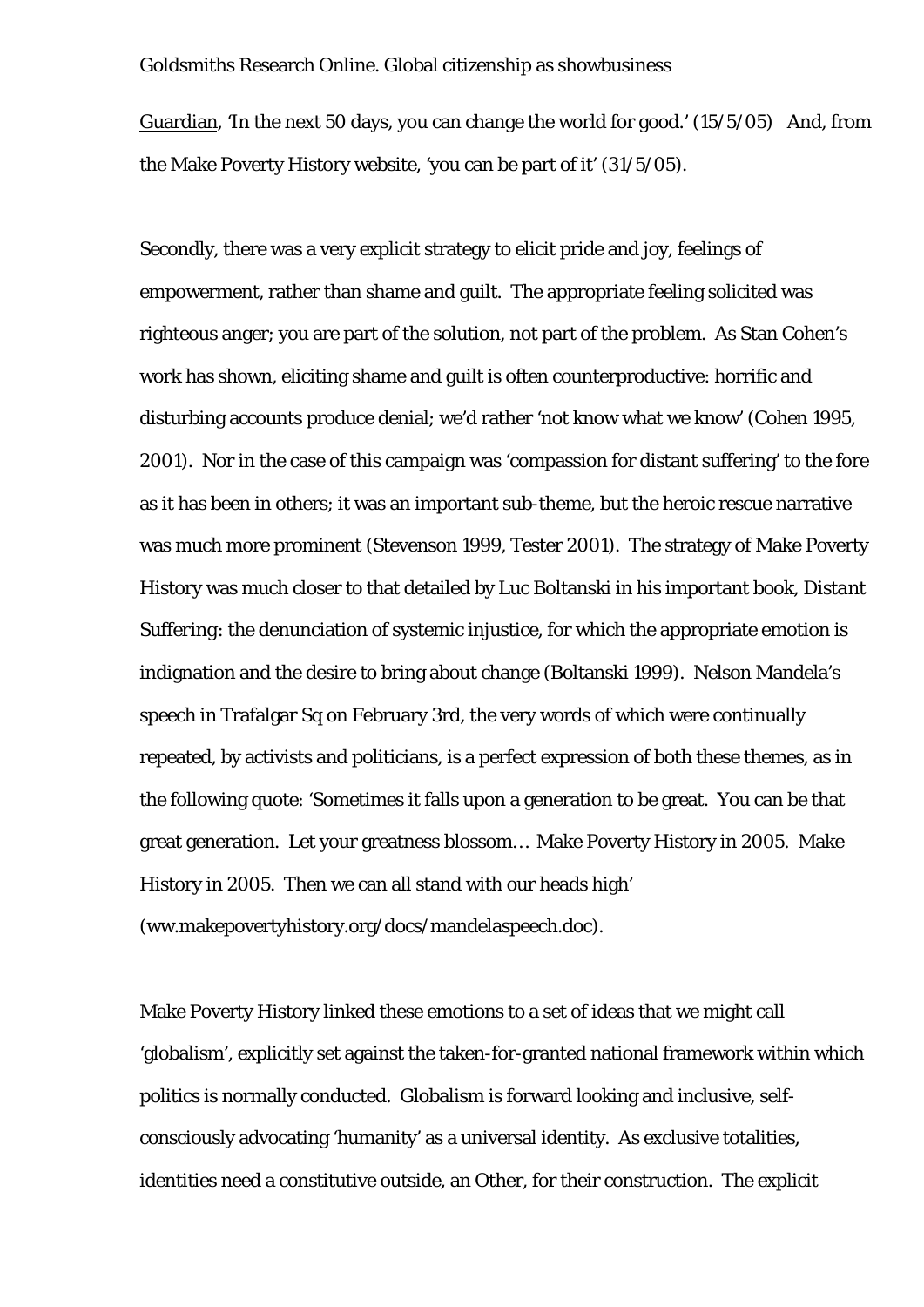constitutive outside of globalism is not a group of people, but systemic injustice (though, as we shall see, in Make Poverty History there was, as there perhaps must always be in human relationships, an implicit, emobodied Other as well). 'The world demands justice' (MPH press release 9/6/05). In fact, forward-looking, globalism was often articulated around an injustice overcome that creates solidarity today. Again, the speech by Mandela, who was introduced by Bob Geldof as 'President of the World', set the tone here: '… [as] long as poverty, injustice and gross inequality persist in our world, none of us can truly rest… The Global Call for Action against Poverty can take its place as a public movement alongside the movement to abolish slavery and the international solidarity against apartheid.'

Globalism constructs the world as if it were already a single space of global citizens. This was spelled out in a letter to The Mirror 'We are global citizens, not little islanders' (26/4/05). As a vision, globalism was not clearly worked out in any of the campaign materials of Make Poverty History, nor in political speeches, nor representations of the campaign in the media (as it might be, theoretically, in terms of a world state and civil society, for example), but the construction nevertheless had significant implications for national 'politics as usual'. A good example is the use of the term 'public' in the context of globalism. As Michael Billig has pointed out, 'the public', unqualified by geographical delimitation, invariably denotes a national public (Billig 1995). What globalism achieved in the Make Poverty History campaign, was the problematising of this term; it was simply no longer clear quite who it referred to. So, for example, the following quote is not quite claiming that a 'world public' exists, and certainly not theorising what that might mean. But leaving 'public' unqualified, as it does, certainly does not return us to a 'national public'. On the contrary, it allows us to believe that there is a 'public' beyond the nation, of which we are part. 'Today [the demonstration in Edinburgh] has been way beyond our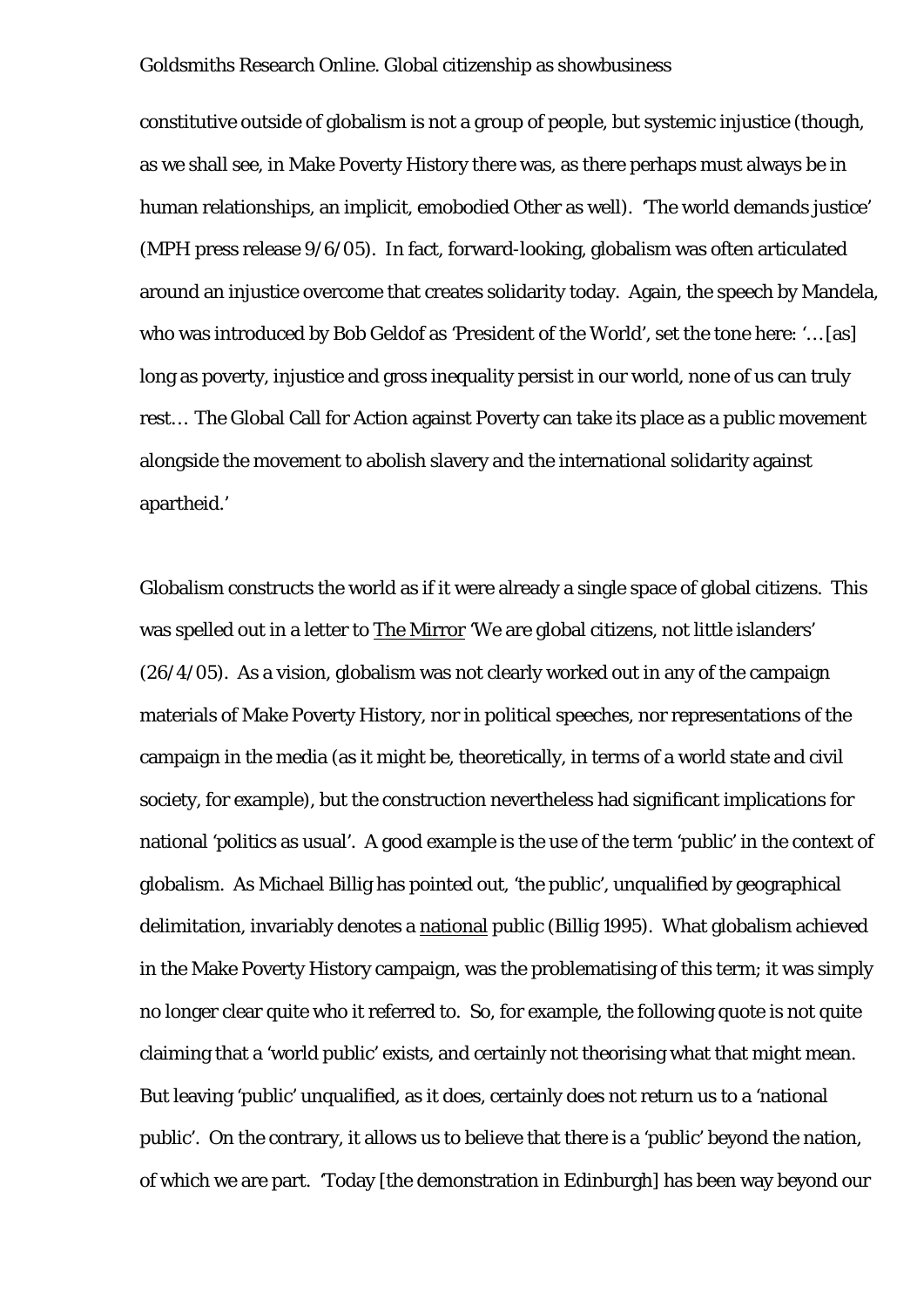expectations. The fact that 200,000 people gathered in Edinburgh to demand that the G8 act now will send a powerful message to the G8. They can be under no illusion about what the public want. Now is the time for action, not empty words.' (Richard Bennet, Chair of MPH, MPH press release 2/7/05)

The term 'world leaders' was similarly ambiguous in Make Poverty History, and similarly productive of orientations beyond the nation as a result of that ambiguity. As a term, it was hugely important in the campaign. Apparently a simple description of 'our' elected leaders, it simultaneously denoted – without problematising the description – the leaders of the most powerful economic countries in the world and at the same time British politicians. The fact that 'our' leaders are not elected by the world as such is completely obscured in this formulation. It was very important to the campaign because what it allowed was representation of 'the public' invoked to bring pressure to bear on 'our' elected leaders – without calling the legitimacy of their leadership, or of 'our' status as 'the public' into question. The slippage between the two is well-exemplified in this quote from Emma Freud (a TV presenter closely involved in the campaign): 'The world leaders are our representatives. They are only there because we elected them. If they truly believe their voters want this, it will happen' (The Sun 25/4/05).

In order to highlight the globalism of Make Poverty History, with all its limitations and ambiguities, it is useful to contrast it with the very different way in which the emotions of pride and joy were elicited in the national context of the US. Like Make Poverty History, ONE – its sister organisation there, with which it had close links - had as its aim, 'justice not charity', but it took a very particular approach to getting that message across – one which emphasised America's greatness and generosity. Bono told Time that he was advised to appeal to America's greatness (27/6/05) and he did, referring to America as: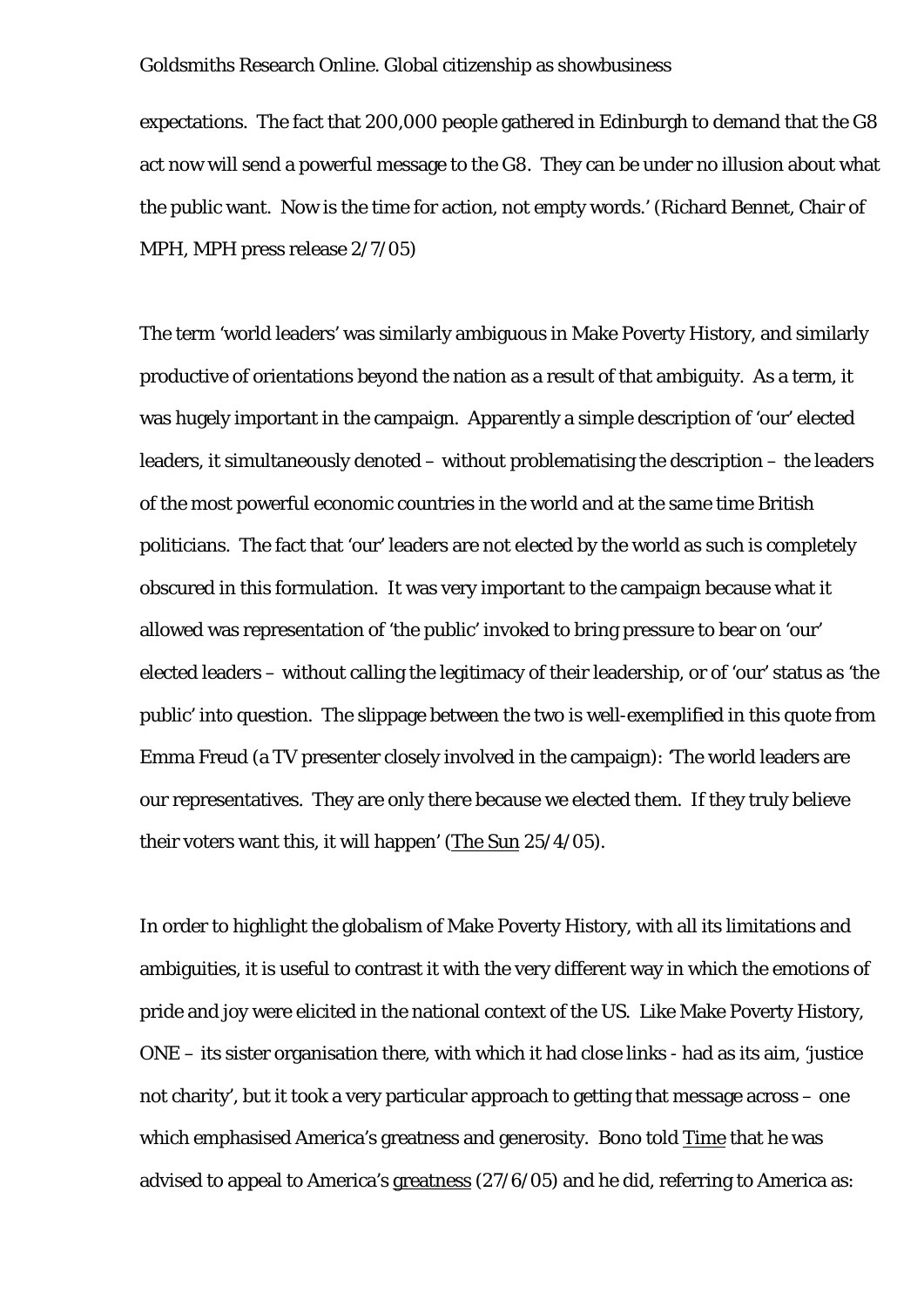'not just a country, but also an idea', that people who want to be free and equal should be 'embraced' (Q & A with Bono 22/9/05). ONE fostered pride (we are the generation) and empowerment (we can make poverty history) whilst filling out the 'we' with nationalism rather than an appeal to global solidarity as such. For example, the slogan of ONE, which appeared frequently in their press releases, was the following: 'ONE is a new effort by Americans to rally Americans, ONE by ONE, to fight AIDs and extreme poverty'. Similarly, nationalist, is the ONE Declaration that 'We believe that in the best American tradition of helping others to help themselves, now is the time to join with other countries in a historic pact for compassion and justice to help the poorest people of the world overcome AIDs and extreme poverty' ([www.one.org](http://www.one.org/) 5/12/05). This kind of approach surely was appropriate to its national context, though the campaign didn't take off in the US as it did in the UK, despite A-list celebrity endorsement. But if it had, it's not clear that it would have made much of an impact on altering commitments to 'national interests'. Compare, for example, Bush's pronouncement, presumably intended to play well at home, but widely quoted in the UK media as quite at odds with the sentiments that had been building up in this national context: 'I come [to the G8 summit in Scotland] with an agenda that I think is best for our country' (from an interview with Trevor McDonald on 'Tonight', ITV 3/7/05)

A second approach within Make Poverty History, as prevalent as globalism in the UK, was a kind of hybrid of globalism and nationalism: 'cosmopolitan nationalism'. It was especially invoked by politicians, by Tony Blair but even more by Gordon Brown, who managed to position themselves as the leaders of the campaign and were widely supported as such in the UK media (to the consternation of the NGOs involved in the coalition, who saw themselves at odds with New Labour over neo-liberal policies on trade, and to the point where critics derided MPH as a PR exercise for the government. See Ann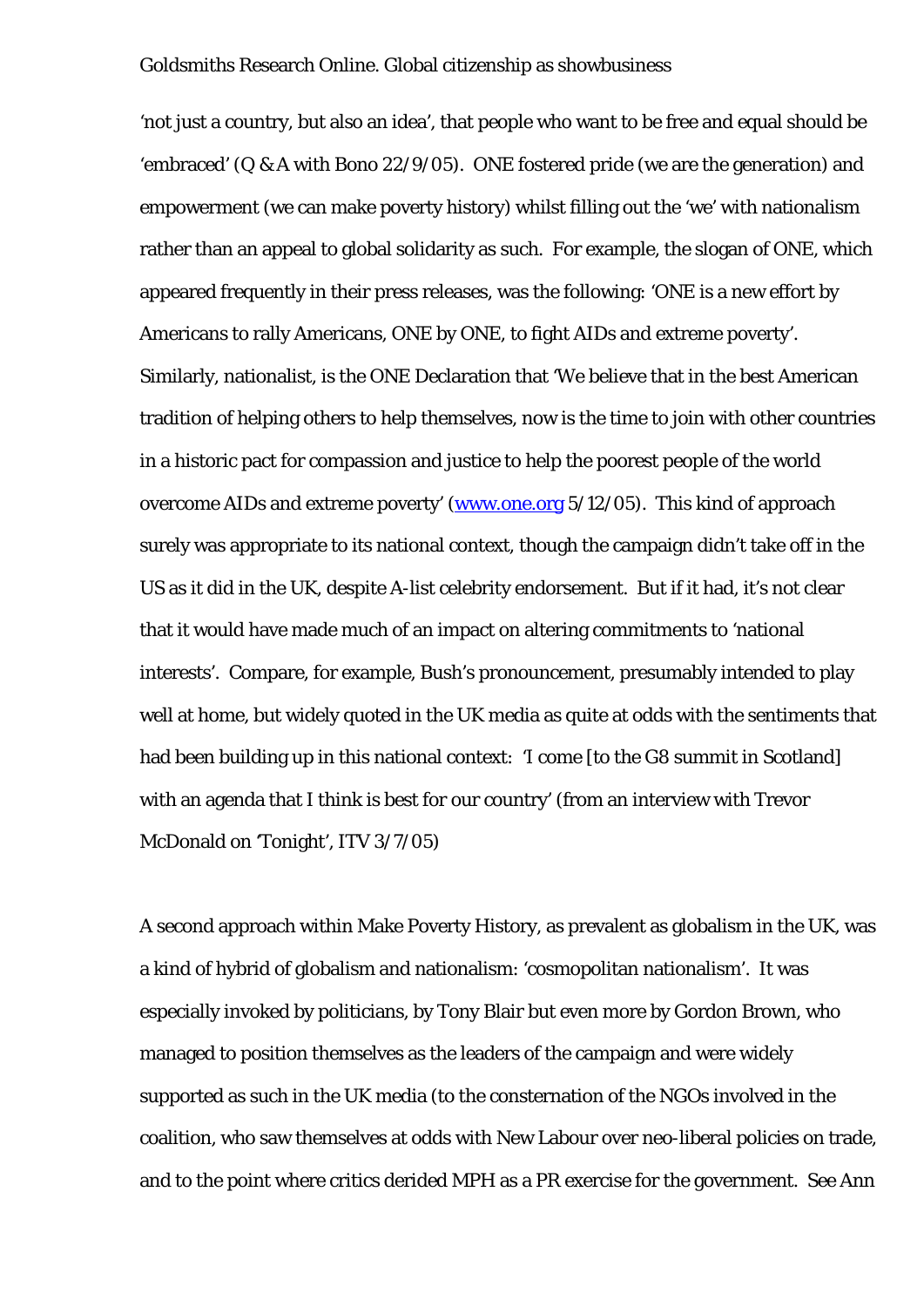Talbot 'Live 8: who organised the PR campaign for Blair and Bush' [www.wsws.org](http://www.wsws.org/) 11/7/05; also Stuart Hodgkinson 'G8? Africa Nil' Red Pepper November 2005)). 'Cosmopolitan nationalism' is a kind of hybrid between globalism and nationalism. It has two main components in this context. Firstly, Britain is the greatest nation because it leads the world in developing globalist values and policy in international institutions. In cosmopolitan nationalism the fact that Britain had the Presidency of the G8 in 2005 was sometimes presented as if the UK were literally leading the world in ending poverty (despite the UK's relative meanness with regard to aid, its commitment to neo-liberalism and so on) (eg 'Remarks by the Rt Hon Gordon Brown MP Chancellor of the Exchequer on Debt Relief' 14/1/05). Secondly, cosmopolitan nationalism involved enlightened selfinterest: it is not that we give up our national interests to help non-national others; but we help people out of poverty and despair to prevent terrorism and mass migration that will harm our nation (eg Tony Blair's Mansion House speech 15/11/05).

Interestingly, globalism continually risked slipping into cosmopolitan nationalism. For example, in this quote from The Mirror, a summary of the campaign in 2005, 'This is only the beginning. The British public and the world's conscience are watching the politicians more closely than ever before on behalf of the world's poor…' (under the headline 'How You Helped Make Poverty History in 2005' 2/1/06). And again, from Chris Martin of Coldplay, a quote that also exemplifies the ambiguity of 'world leaders': 'World leaders only do things they think will please their voting public. Britain is amazing – it really cares about this stuff.' (The Mirror 1/6/05)

# Why isn't poverty history?

Immediate criticisms by NGOs, who disagreed with Geldof's initial assessment, and with the British government, suggested that the result of Make Poverty History was charity not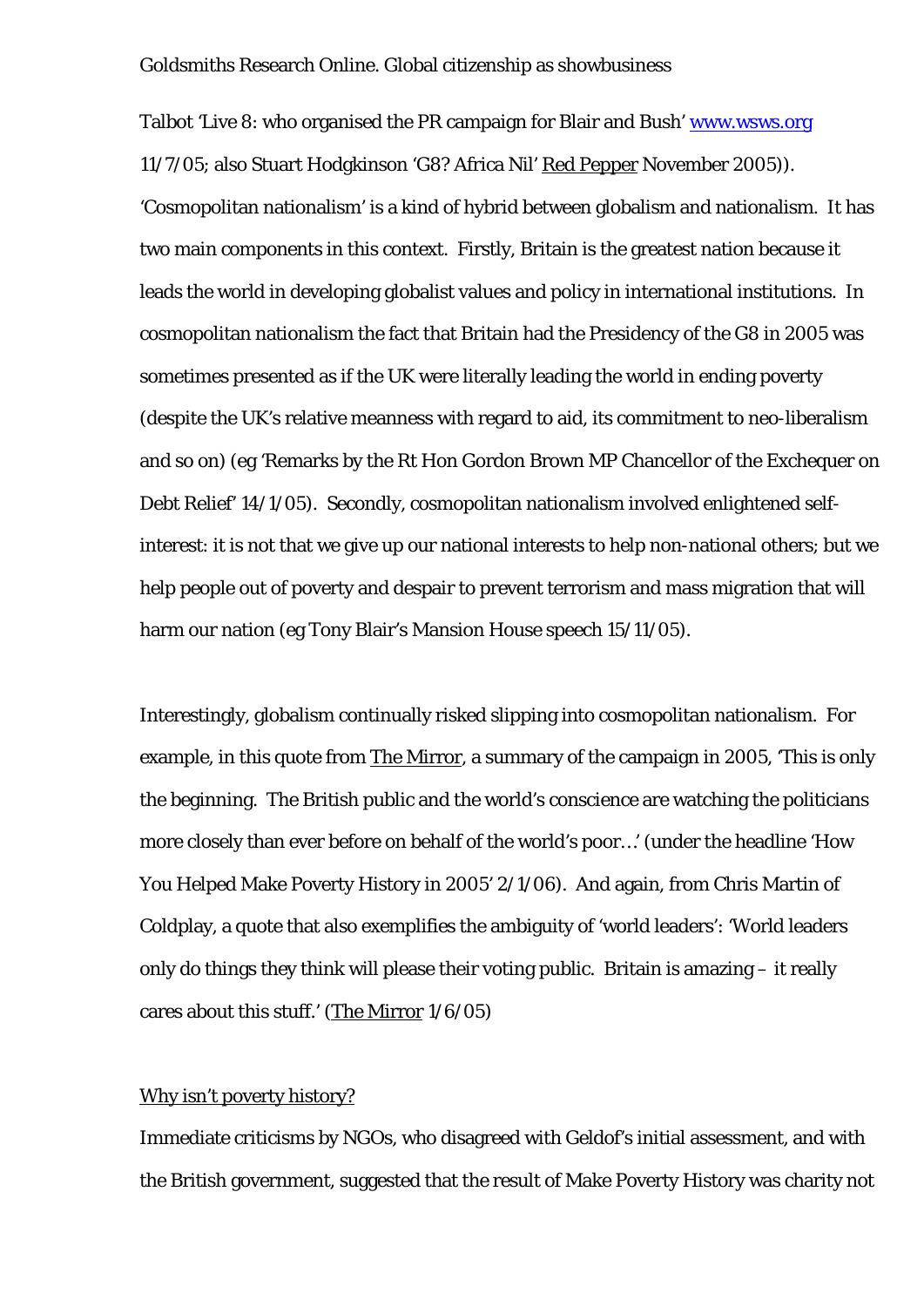justice: while a little more money was produced for developing countries, nothing was done to restructure economic policies that produce the gross inequalities and suffering at which the campaign aimed (eg 'Small Change' produced by World Development Movement June 2006). And this has come to be the received wisdom on the campaign. Even Geldof, slated by NGOs for acclaiming Make Poverty History as a success after the G8 summit in 2005, has been publicly critical of the outcome in 2006 on very similar grounds (eg BBC News website press release 29/6/06). (Cf Larry Elliot in The Guardian 3/7/06 for one of the very few alternative views.) Although Make Poverty History was hugely successful in constructing a public space for its claims and in mobilising popular sentiment for its aims, then, it is generally agreed that ultimately, it was a terrible failure. Make Poverty History may have achieved something of a shift in UK politics, putting world development on the agenda of domestic politics in the election of 2005, for example, in which all the major parties promised to increase aid to 0.7% by 2013. But it failed to achieve any of its concrete aims in changing global economic policy, and it surely also failed to achieve genuine cosmopolitan solidarity across state borders.

What is solidarity? Solidarity requires more than identity: a shared sense of values and relevant facts and dispositions to act in certain ways as a result. It also requires social relationships across differences, the shared appreciation of material risks and benefits that are unevenly distributed and yet experienced as of common concern to the group. This is how nationalism, on a continuum from ethnic to civic, has supported national citizenship to the point where it is now the global norm. As we see in the case of nationalism, solidarity has an important emotional component. The constructed 'we' must feel solidarity; we must feel ourselves to be interdependent in a 'community of fate'. There is little doubt that Make Poverty History did achieve feelings of this kind, at least within the UK. Feelings of interdependence are not enough, however; 'we' must also have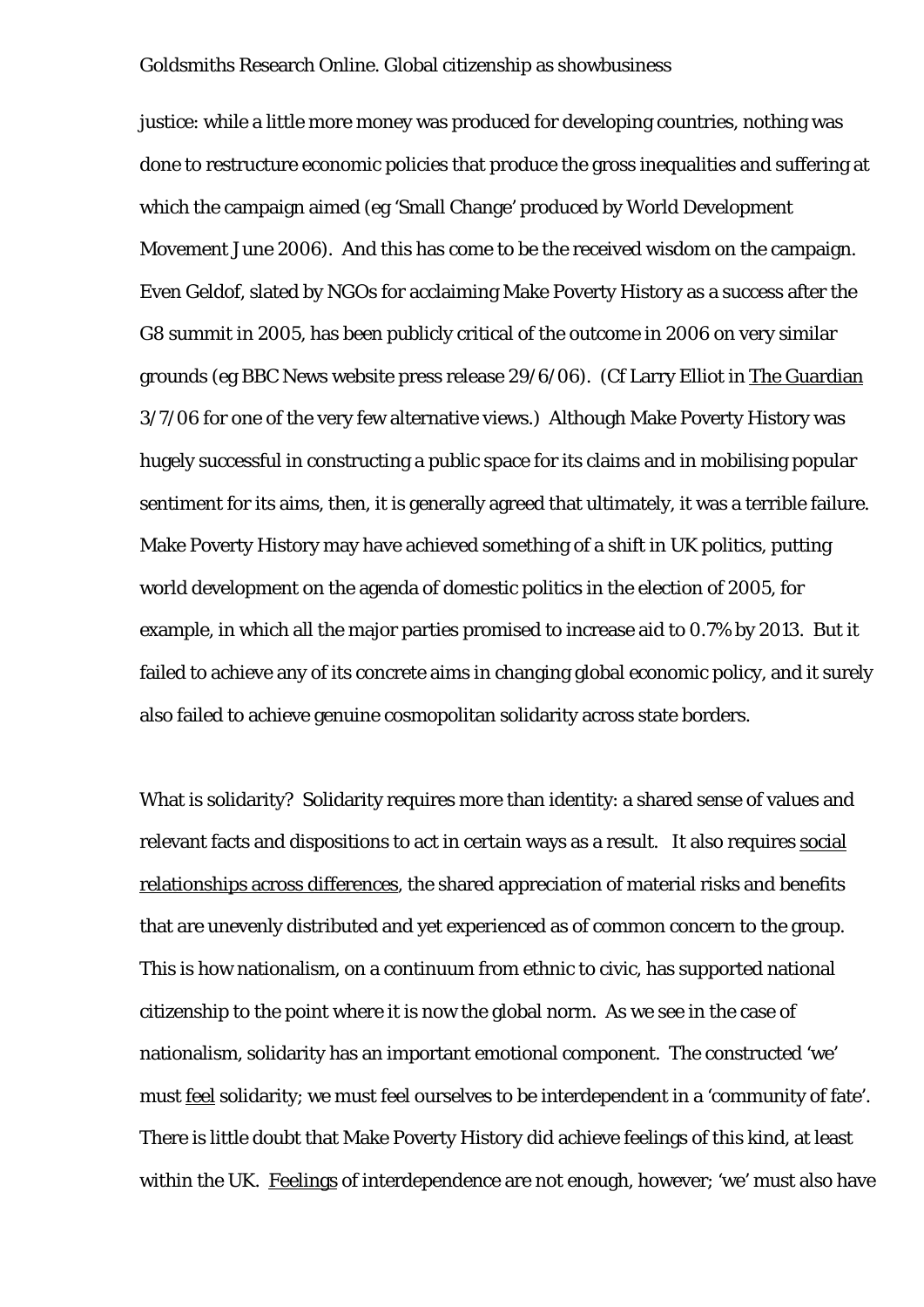some understanding of how relations of interdependence amongst us are lived differently and what that means for the community as a whole.

The much-criticised absence of African accounts of the campaign in the media is a symptom of the failure of Make Poverty History in this respect (see, for example, Yasmin Alabhai-Brown 'Bob Geldof and the White Man's Burden', The Independent 6/6/2005). In Boltanski's terms the failure of Make Poverty History to achieve solidarity is an everpresent danger in the cultural politics of moral condemnation: the feeling for the suffering of distant people, which the campaign undoubtedly did achieve, degenerated from a collective understanding of 'our' moral obligation to do something to alleviate that suffering into narcissistic sentimentalism. The absence of African voices was structured – African intellectuals were critical of the campaign, in contrast to those Africans represented as the grateful recipients of 'our' help. Across the focal points of the campaign, criticism was virtually uniformly identified with cynicism and not permitted. In this respect critics of Make Poverty History are the embodied Other of its apparently universally inclusive 'we', who are rightfully angry about the continuing existence of global poverty and who want to see it ended, excluded in order to make the universal 'we' possible (2). An illustration of this failure comes in a quote from a Scottish student responding to John Kamau, a Nairobi journalist in Edinburgh for the G8 summit, who asked him whether he should be hopeful about the outcome: 'This is not only about you, it is about our humanity' (J. Kamau and O. Burkeman 'Trading Places' The Guardian 4/7/05). Obviously such a stance, whilst possibly displaying a strong sense of responsibility for the world, at the same time risks a narcissism that hardly reaches for understanding across differences. Involving more than just identity, cosmopolitan solidarity requires the working through and incorporation of different perspectives from positions of (in this case, gross) inequality and conflicting socio-economic interests to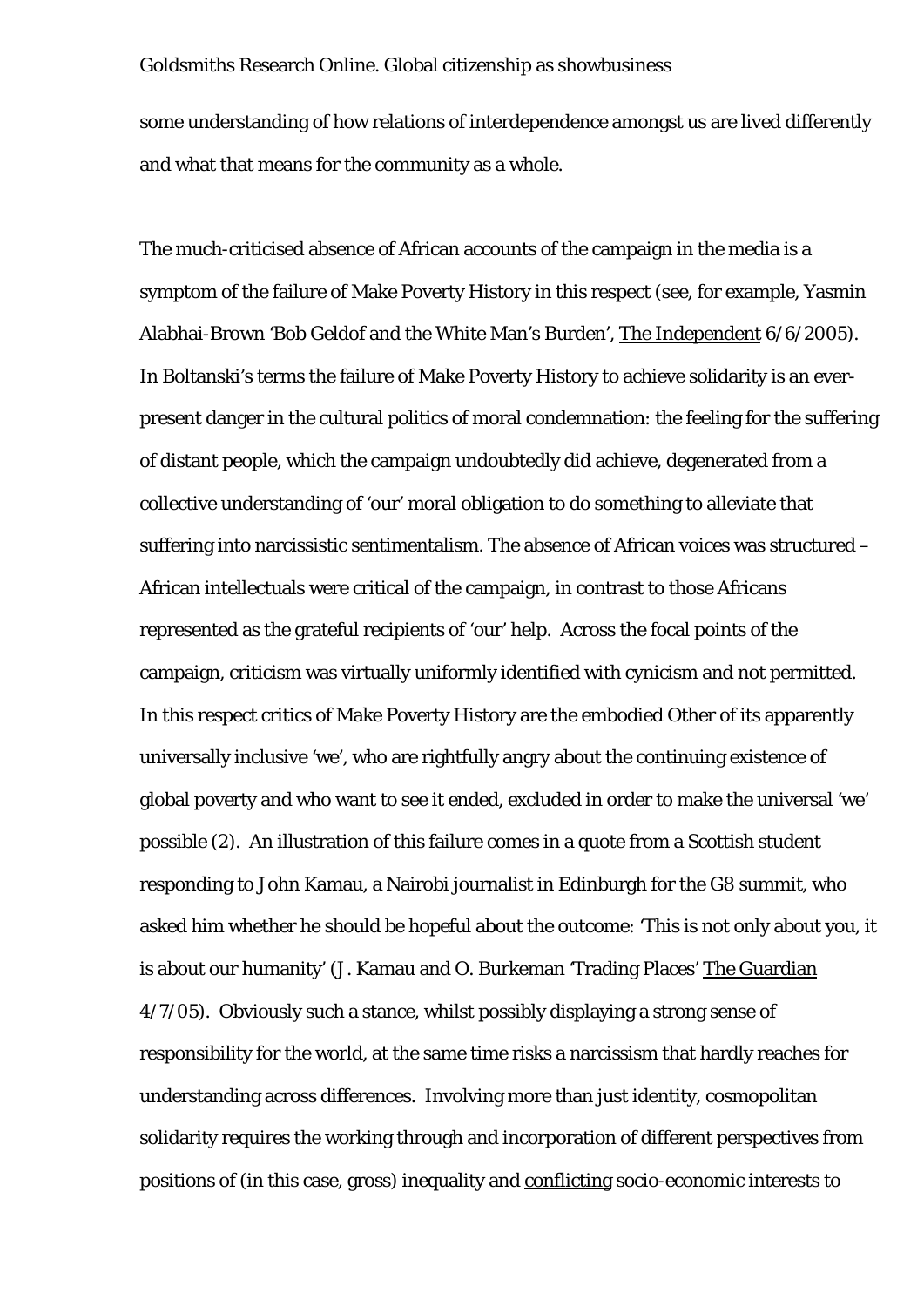reach consensus on how "we" nevertheless belong together, sharing mutually-recognised belonging to a community of fate.

What, if anything, can we learn from the failure of Make Poverty History? Here I want to briefly consider three possible reasons why Make Poverty History failed: why it failed to achieve its stated aims in terms of the economic policies of the G8, and why it failed to achieve genuine cosmopolitan solidarity, degenerating into sentimental narcissism rather than launching an ongoing mobilisation of demands for global citizenship.

Firstly, it is argued by radicals on the left that Make Poverty History could never succeed because there was a structural deficit in the campaign. On this reasoning the campaign could never succeed precisely because it tried to work through existing international institutions which are structured to benefit rich and powerful states. Aimed at privileged states, it was naïve to expect existing international institutions to use the power they have to give away some of those advantages to poor, weak states. The campaign was therefore a failure in its very conception and shows a deficient understanding of the social relations between rich and poor. Undoubtedly this is a telling criticism, backed up thorough analysis (eg George Monbiot 'Africa's New Best Friends' monbiot.com, posted 7/7/05). However, it is the case that any campaign to democratise international structures would also be faced with a similar problem: how could some kind of international democracy possibly be achieved except by privileged states giving up their privileges? In this sense Make Poverty History activists are correct in their analysis: persuading those who profit from the misery of others to stop is like trying to abolish slavery, end apartheid or, perhaps more appositely, to enfranchise the working class.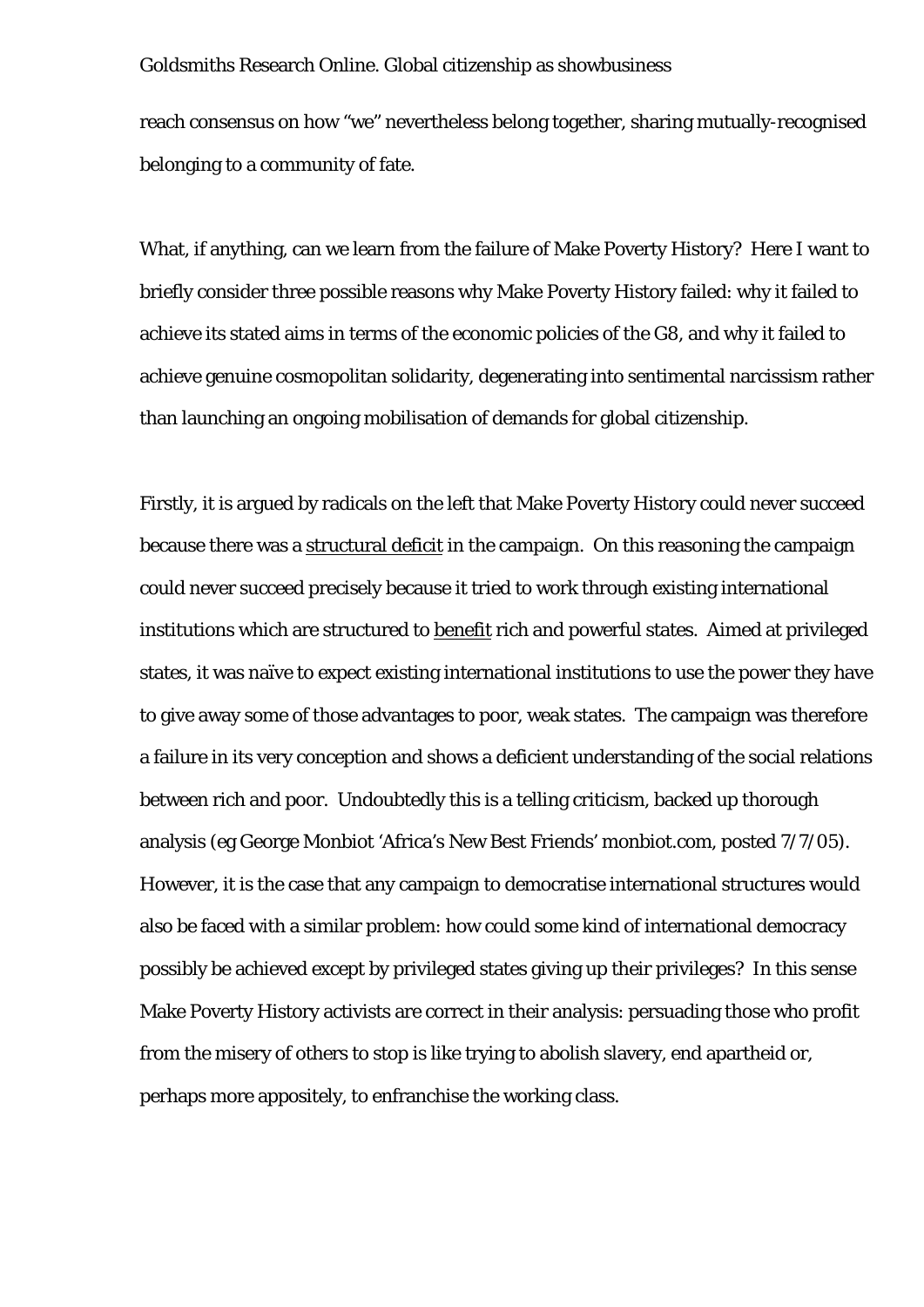The second possible reason that Make Poverty History failed may have been that there was a deliberative deficit in the campaign. By using the term 'deliberative' I do not mean to suggest that the campaign could only have succeeded on the basis of a Habermasian rational consensus. On the contrary: the originality of the campaign, and its success in mobilising popular sentiment and in shifting something of the common-sense understanding of rights and responsibilities as based exclusively on national belonging, are surely attributable to an understanding of politics as agonistic, as involving the more or less strategic use of emotion, images and values in order to win allies to the cause (Mouffe 1993). It is very unlikely that a more austere and intellectually critical debate would have been more effective. Moreover, the campaign did engage in rational persuasion: emotions and reasoned judgement are complementary not antithetical and the campaign was not exclusively based on 'feel-good' emotional excitement. Arguments, however inadequate and incomplete were made as to why 'national interests' were less appropriate and attractive than 'globalism' or 'cosmopolitan nationalism' when it comes to matters of poverty, and facts about poverty in the developing world and how the aims of the campaign would deal with it, were effectively presented – actually to a surprising extent - in much of the mainstream media coverage, including the tabloids, as well as on the Make Poverty History website.

There was, however, a deliberative deficit in one particular respect: what the mainstream media campaign did not do was to take on the job of persuading 'us' that we should mandate national/world leaders to enact economic policies that would explicitly go against 'our' national interests. The campaign mobilised support for policies beyond national interests, but did not take up the difficulties of conflicts of interests between rich Northerners and poor Southerners. Cancelling debt and increasing aid cost very little in proportion to national income in the North. Trade justice, on the other hand, would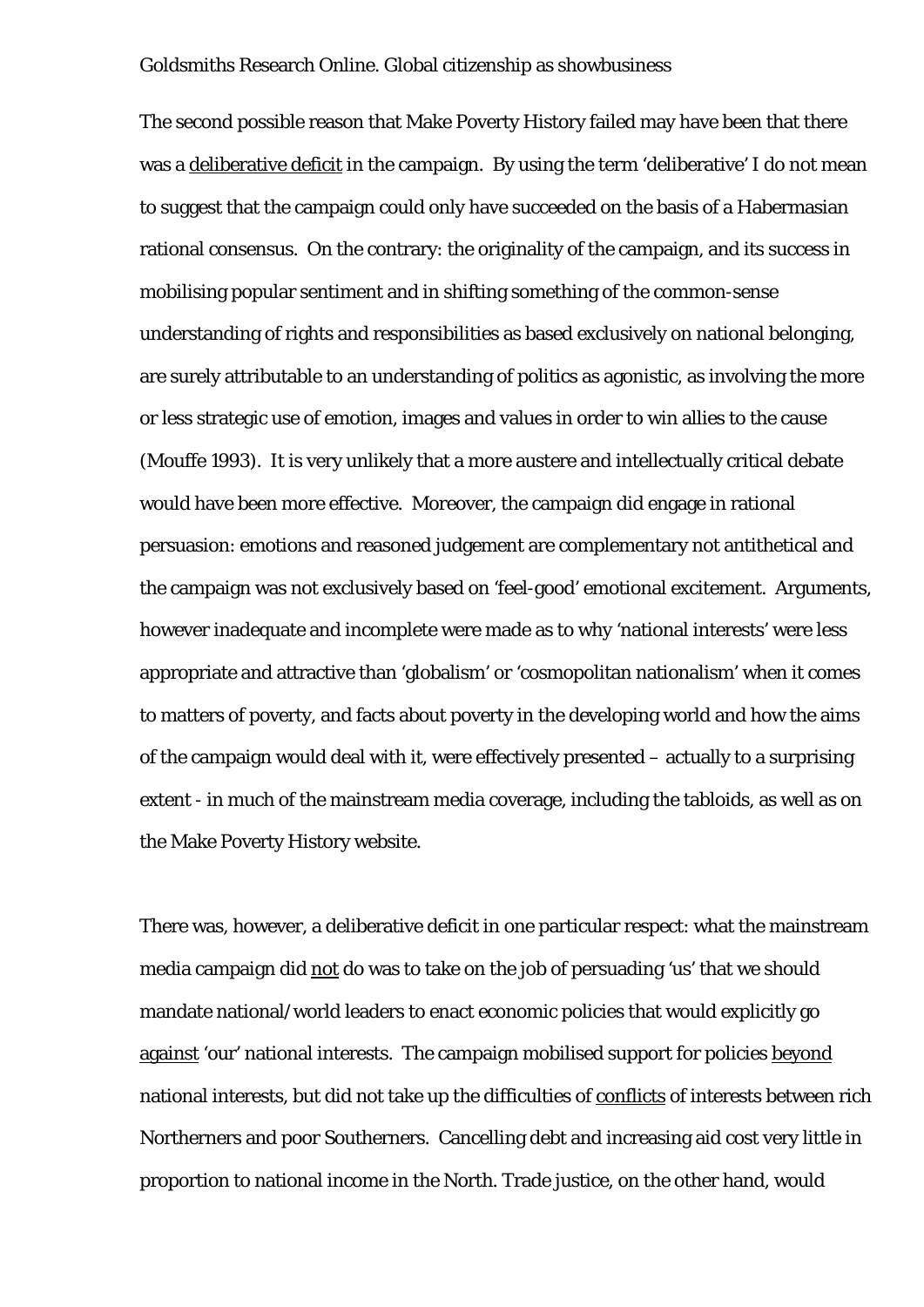require the liberalising of Northern economies and the protection of developing ones to enable them to grow, and this would undoubtedly increase prices and threaten jobs in the North. There was some consideration of the effects of such a restructuring - in the popular papers as well as the qualities (eg article by George Alagiah in The Observer 3/7/05; and one by Chris Martin in The Mirror 15/12/05). However, there was certainly no sustained media debate over politicians' responsibilities to citizens as compared to non-citizens where there is a conflict of interests between them. There was, therefore, no developed consensus on how rights and responsibilities should be balanced and distributed when it came to making policies on global poverty. And without sure knowledge of such a consensus, which 'world leader' could be expected to put the interests of non-citizens above those of citizens in drawing up or putting into practice such policies?

Was a media deficit also one of the reasons for the failure of Make Poverty History? Or to put it another way, what do we learn from this campaign about the capacities of the media for realising the changes in subjectivity necessary to realise the ideals of the cosmopolitanising state and of the global citizenship they appear to imply? One interesting thing about Make Poverty History was the way in which different media enabled the construction of 'globalism' and 'cosmopolitan nationalism' that is rather at odds with usual understandings of their functions. Most notably, the Make Poverty History website was not solely responsible for carrying globalism, whilst newspapers did not conform to their status as the exemplars of the imagined community as national. In fact, the Make Poverty History website acted very similarly to a paper-based medium in that it confined itself to presenting the facts that made the campaign important, reporting news of actions past and future, publishing press releases and selling merchandise. It did not create a space for interaction – a blog or discussion forum - presumably to avoid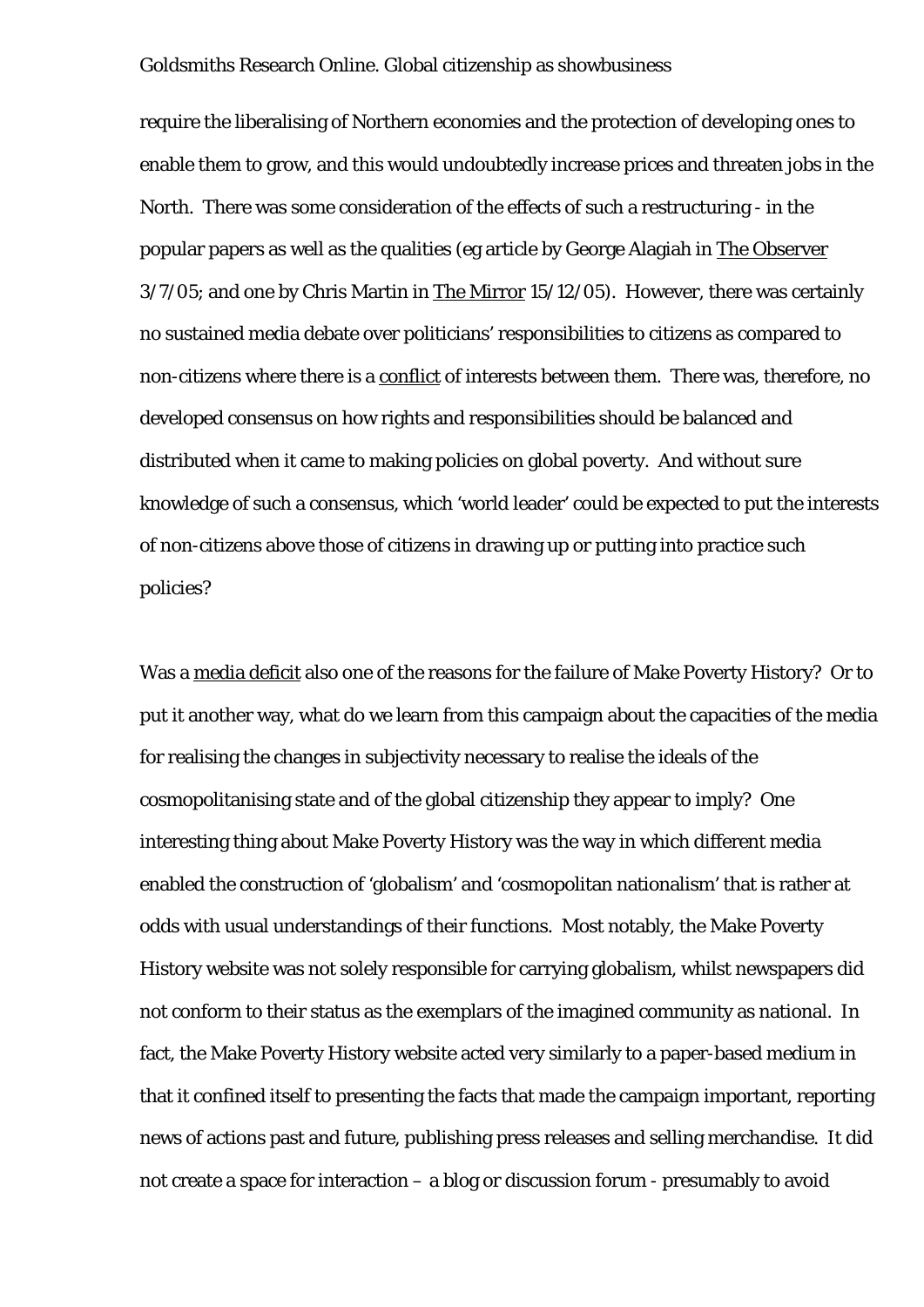criticism of the campaign. On the other hand, many newspapers also made themselves into campaigning tools, as well as carrying the more traditional reports: giving the MPH website address, email addresses and numbers to text 'world leaders', urging us to demonstrate and – in the case of the Financial Times, creating an online petition (www.g8rally.com).

What we learn from Make Poverty History in this respect then, is that in the context of the cosmopolitanising state, paradigmatically national media can and do represent globalism to newspaper readers. The identity of the global citizen, feeling cosmopolitan solidarity with suffering non-citizens far away can be constructed from within the cosmopolitanising state. What is much more difficult, perhaps impossible, is to construct equitable social relations across borders from within the territorially bounded public space of a single state. To do so would surely require not just more equitable structures of global governance, but also genuinely popular transnational media in which material commonalities and differences were debated from divergent socio-economic perspectives as well as creating and sustaining emotionally charged campaigns like Make Poverty History. The restructuring of global governance and such a transformation in media consumption and production both seem unlikely, however, without a huge transformation in our conception of ourselves as 'people' who live in one particular territory and who make up 'a (global, political) people'. And where is such a transformation to take place except in the popular media?

# **Notes**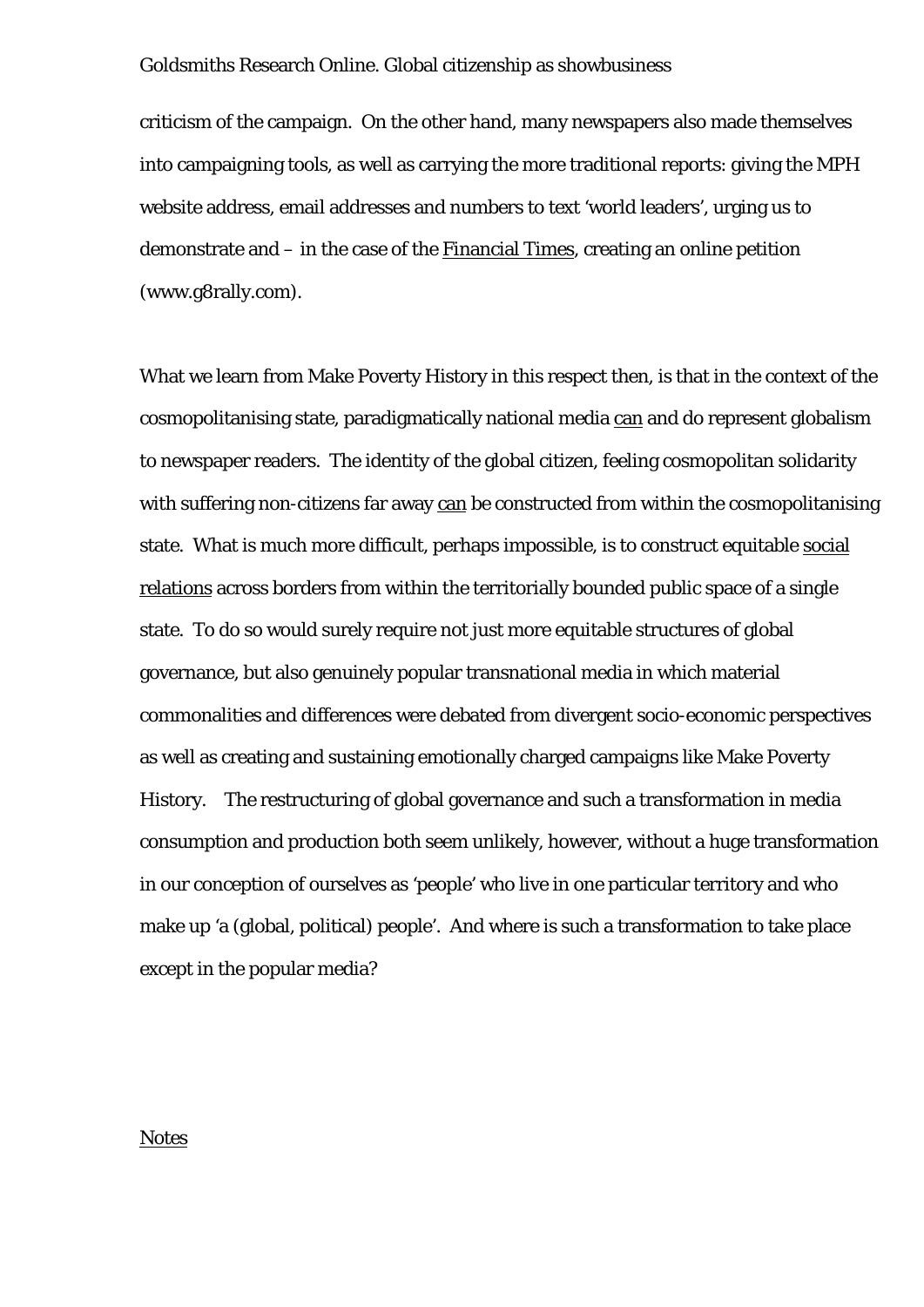1. This is not to say, however, that Make Poverty History should be considered a 'psuedoevent' (Boorstin 1992). There is no reason to suppose that the intentions of those involved was to create or to participate in a media event as such, rather than to bring about real change in the world.

2. Racism was an also an issue here: justifications for the absence of Afirican musicians from Live8 were different, but the effects were similarly exclusionary.

# Acknowledgements

Thanks to participants in an interesting discussion at the  $P******$   $M***$  and  $C******$ Conference in Budapest 2006, to  $B**** K***$  for inviting me to give a paper there and especially to  $D^{****}$   $D^{****}$  for thought-provoking comments. Also to  $N^{***}$   $W^{********}$ .

# References

Anderson, B. (1983) *Imagined Communities: Reflections on the Origin and Spread of Nationalism.* London: Verso.

Beetham, D. (2000) *Democracy and Human Rights.* Cambridge: Polity.

Billig, M. (1995) *Banal Nationalism* London: Sage.

Boltanski, L. (1999) *Distant Suffering: Morality, Media and Politics* Cambridge: Cambridge University Press.

Boorstin, D. J (1992) *The Image: a Guide to Pseudo-Events in America* New York: Vintage Books.

Calhoun, C. (2003) 'The Class Consciousness of Frequent Travellers: Towards a Critique of Actually Existing Cosmopolitanism' in D. Archibugi (ed) *Debating Cosmopolitics*. London: Verso.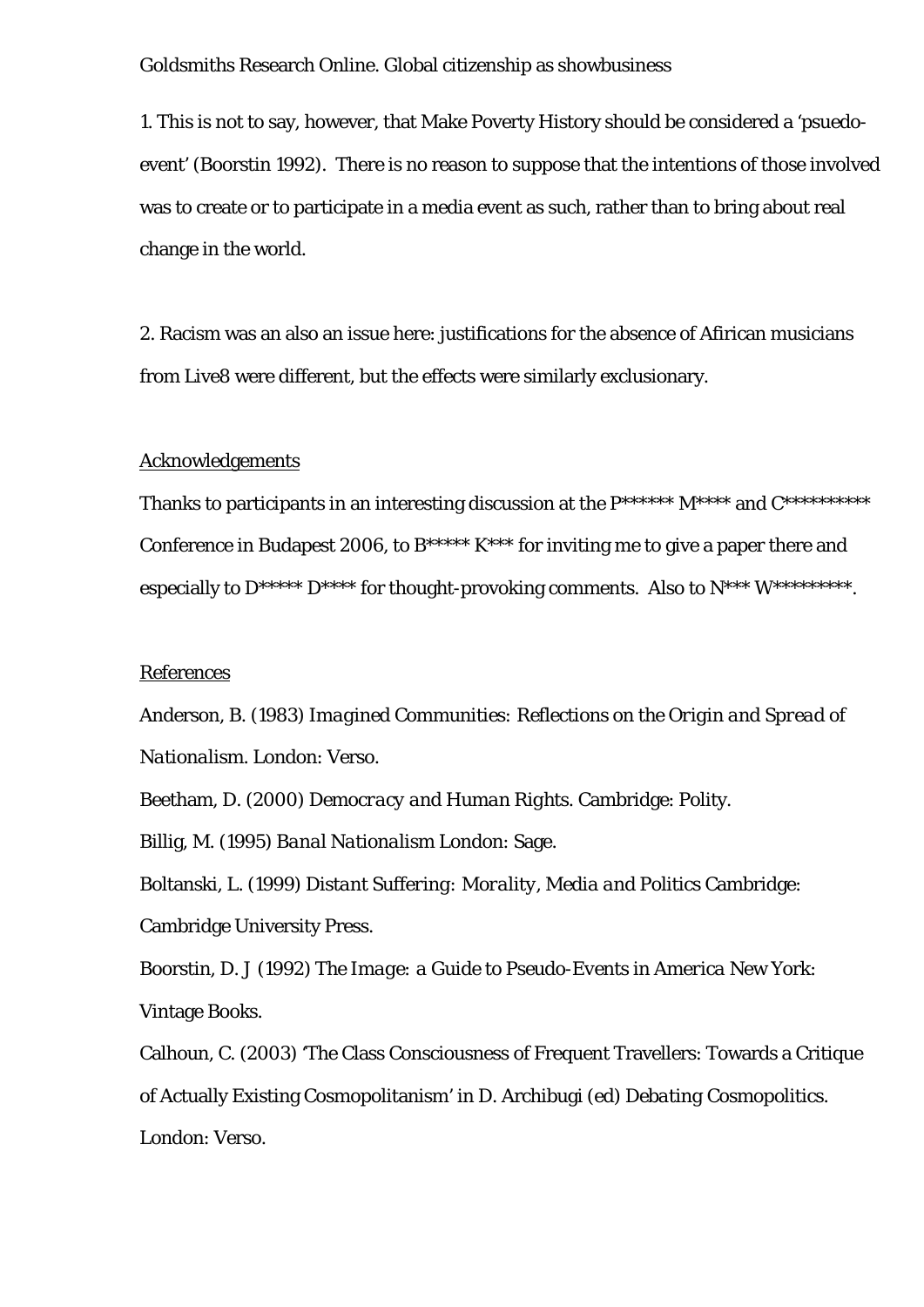Cohen, S. (1995) Denial and Acknowledgement: the Impact of Information About Human Rights. Report for The Minerva Center for Human Rights, Hebrew University

Cohen, S. (2001) *States of Denial: Knowing about Atrocities and Suffering*. Cambridge: Polity.

Couldry, N. (2006) 'Culture and Citizenship: the missing link?' in European Journal of Cultural Studies vol 9 no 3

Crawford, J. and Marks, S. (1998) 'The Global Democracy Deficit: an Essay in

International Law and its Limits' in D.Archibugi, D. Held and M. Kohler (eds) *Re-*

*imagining Political Community: Studies in Cosmopolitan Democracy.* Stanford:

Stanford University Press

Dayan, D. (2001) 'The peculiar public of television' Media, Culture and Society vol. 23

Fraser, N. (2005) 'Reframing Justice in a Globalizing World' New Left Review vol. 36

Held, D. (1995) *Democracy and the Global Order: from the Modern State to Cosmopolitan Governance*. Cambridge: Polity.

Held, D. (2002) 'Law of States, Law of Peoples: Three Models of Sovereignty' Legal Theory vol 8

Marshall, T. H (1992) *Citizenship and Social Class* ed. T. Bottomore. London: Pluto Press.

Mouffe, C. (1993) *The Return of the Political* London:Verso.

Nash, K. (2000) *Contemporary Political Sociology*. Oxford: Blackwell.

Scott, A. and Street, J. (2001) 'From Media Politics to E-Protest?' in F. Webster (ed) *A New Politics? Culture and Politics in the Information Age*. London: Routledge.

Slaughter, A-M (2004) *A New World Order* Princeton: Princeton University Press Stevenson, N. (1999) *The Transformation of the Media: globalisation, morality and ethics.* Harlow, Essex: Pearson Education.